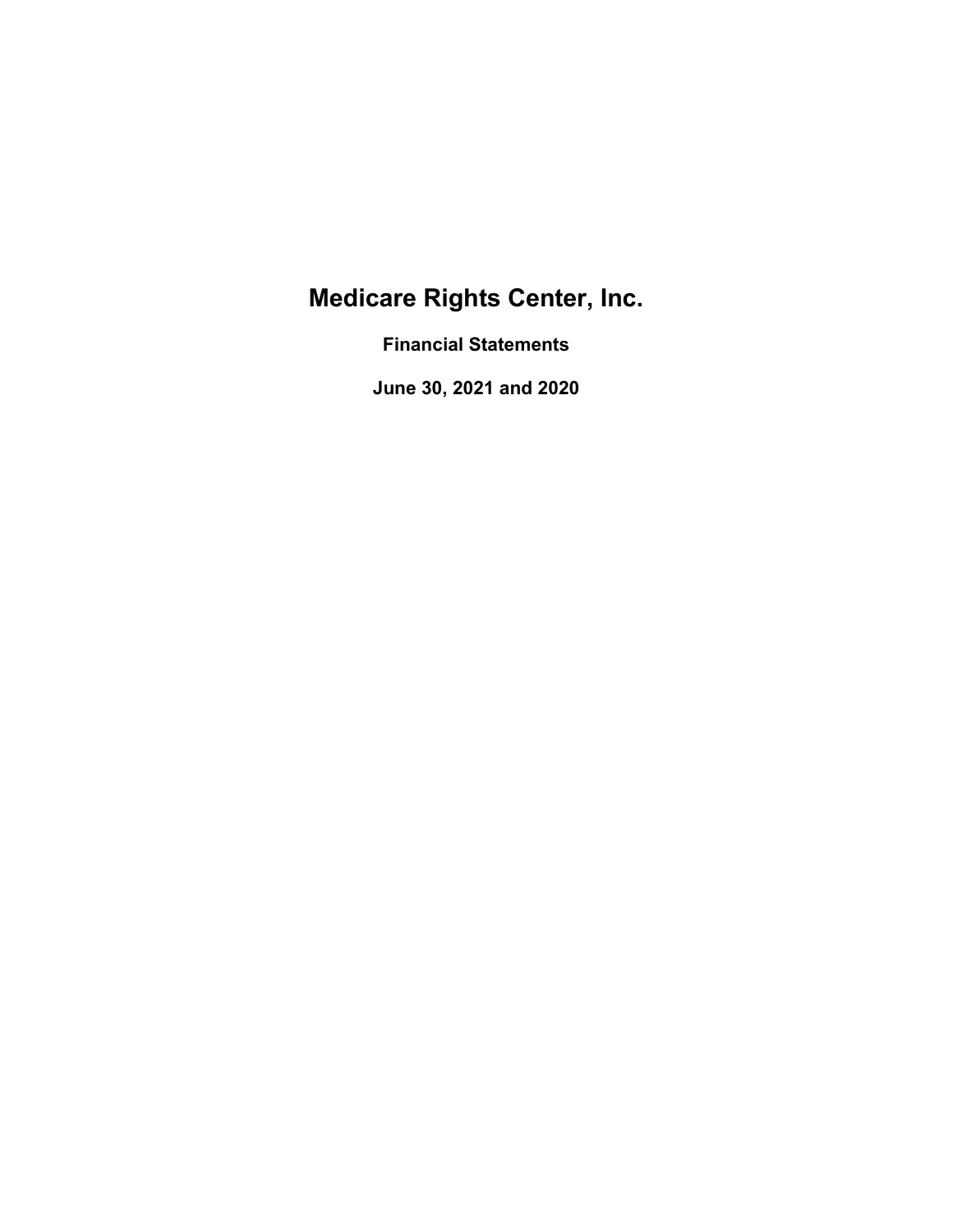## TABLE OF CONTENTS

| <b>Medicare Rights Center, Inc.</b>      |                |
|------------------------------------------|----------------|
| TABLE OF CONTENTS                        |                |
| <b>Independent Auditor's Report</b>      | $1 - 2$        |
| <b>Financial Statements</b>              |                |
| <b>Statements of Financial Position</b>  | 3              |
| <b>Statements of Activities</b>          | $\overline{4}$ |
| <b>Statements of Functional Expenses</b> | $5-6$          |
| <b>Statements of Cash Flows</b>          | $\overline{7}$ |
| <b>Notes to Financial Statements</b>     | $8 - 25$       |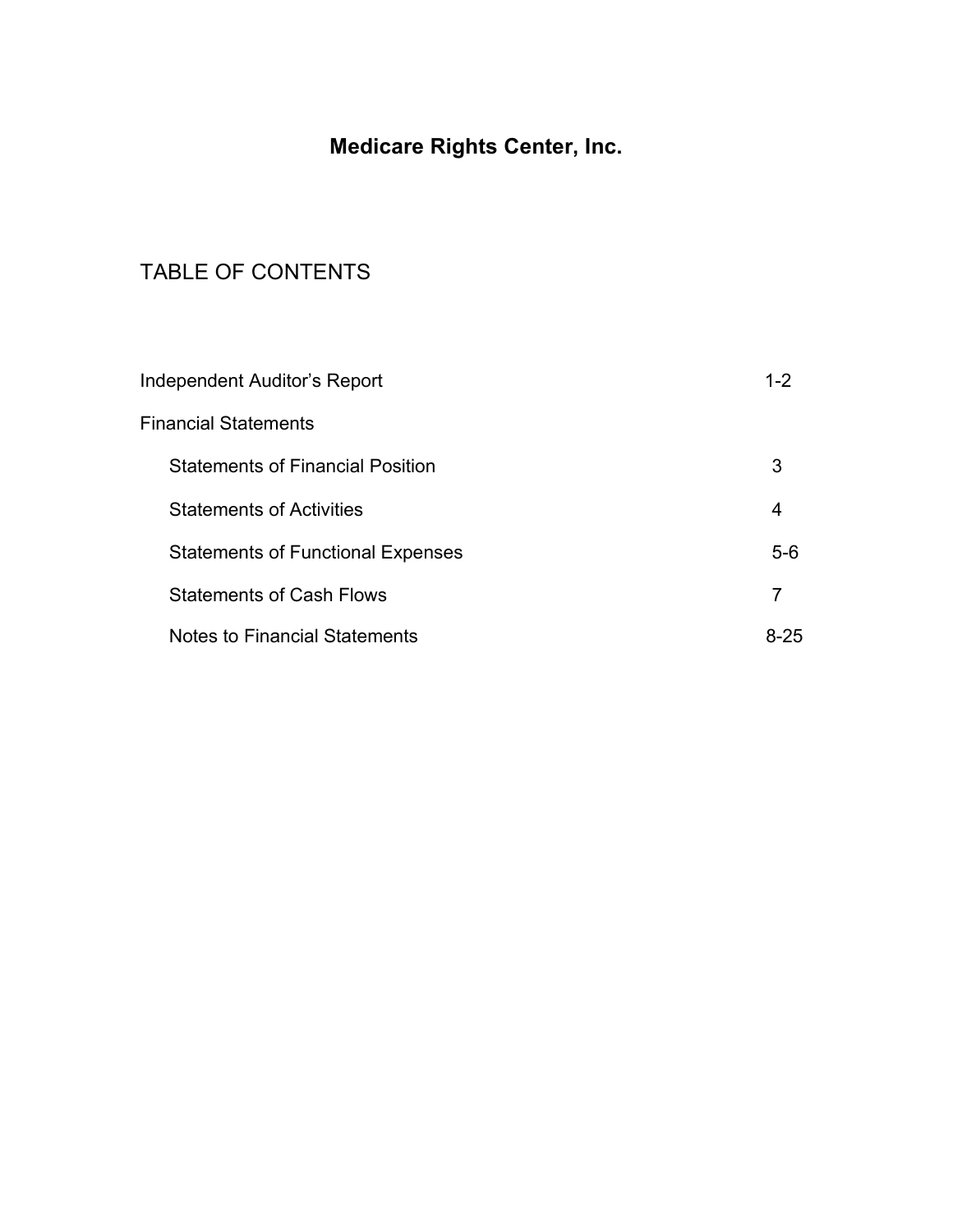

#### Independent Auditor's Report

# Medicare Rights Center, Inc.

We have audited the accompanying financial statements of Medicare Rights Center, Inc. ("Medicare Rights"), a not-for-profit organization, which comprise the statements of the financial statements.

#### Management's Responsibility for the Financial Statements

Management is responsible for the preparation and fair presentation of these financial statements in accordance with accounting principles generally accepted in the United TELEPHONE:  $(212)$  532-8261,  $(212)$  586-0800<br>
FAx:  $(212)$  532-9707<br>
To the Board of Directors of<br> **Medicare Rights Center, Inc.**<br>
We have audited the accompanying financial statements of Medicare Rights Center, Inc.<br>
We control relevant to the preparation and fair presentation of financial statements that are free from material misstatement, whether due to fraud or error.

#### Auditor's Responsibility

Our responsibility is to express an opinion on these financial statements based on our audits. We conducted our audits in accordance with auditing standards generally accepted in the United States of America. Those standards require that we plan and perform the audits to obtain reasonable assurance about whether the financial statements are free from material misstatement.

**financial position as of June 30, 2021 and 2020, and related statements of activities,**<br>the financial statements and cash flows for the years then ended, and the related notes to<br>the financial statements.<br>**Management's Re** disclosures in the financial statements. The procedures selected depend on the auditor's judgment, including the assessment of the risks of material misstatement of the financial statements, whether due to fraud or error. In making those risk assessments, the auditor considers internal control relevant to the entity's preparation and fair presentation of the financial statements in order to design audit procedures that are appropriate in the

THE FIRM OF LORENTZ AND GRUBER SINCE 1945

MEMBERS NEW YORK STATE SOCIETY OF CERTIFIED PUBLIC ACCOUNTANTS AND AMERICAN INSTITUTE OF CERTIFIED PUBLIC ACCOUNTANTS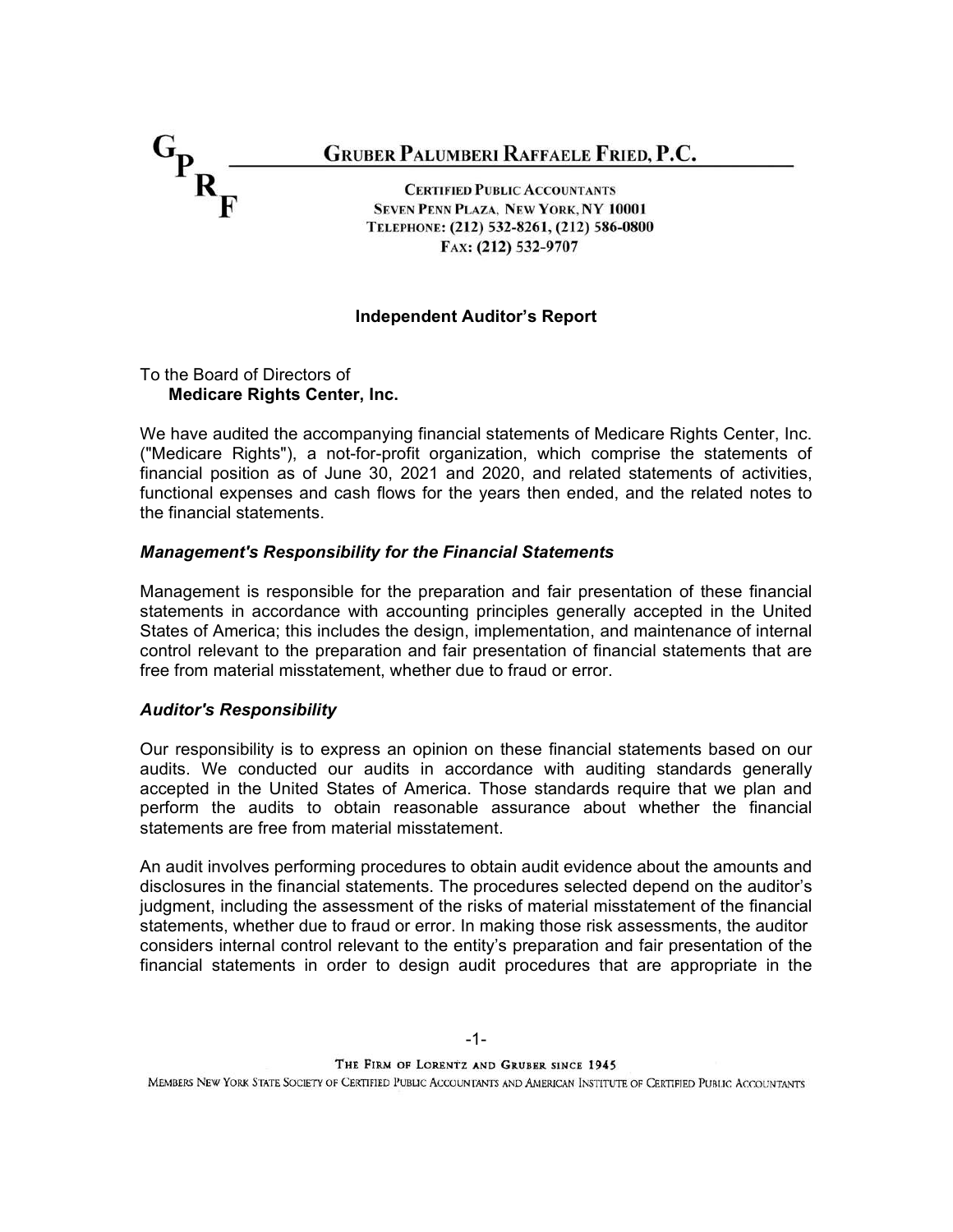circumstances, but not for the purpose of expressing an opinion on the effectiveness of the entity's internal control. Accordingly, we express no such opinion. An audit also includes evaluating the appropriateness of accounting policies used and the reasonableness of significant accounting estimates made by management, as well as evaluating the overall presentation of the financial statements.

We believe the audit evidence we have obtained is sufficient and appropriate to provide a basis for our audit opinion.

#### **Opinion**

In our opinion, the financial statements referred to above present fairly, in all material respects, the financial position of Medicare Rights Center, Inc. as of June 30, 2021 and 2020, and the changes in its net assets and its cash flows for the years then ended in accordance with accounting principles generally accepted in the United States of America.

Kulu Palentin Raffeel Fried PC

New York, NY December 14, 2021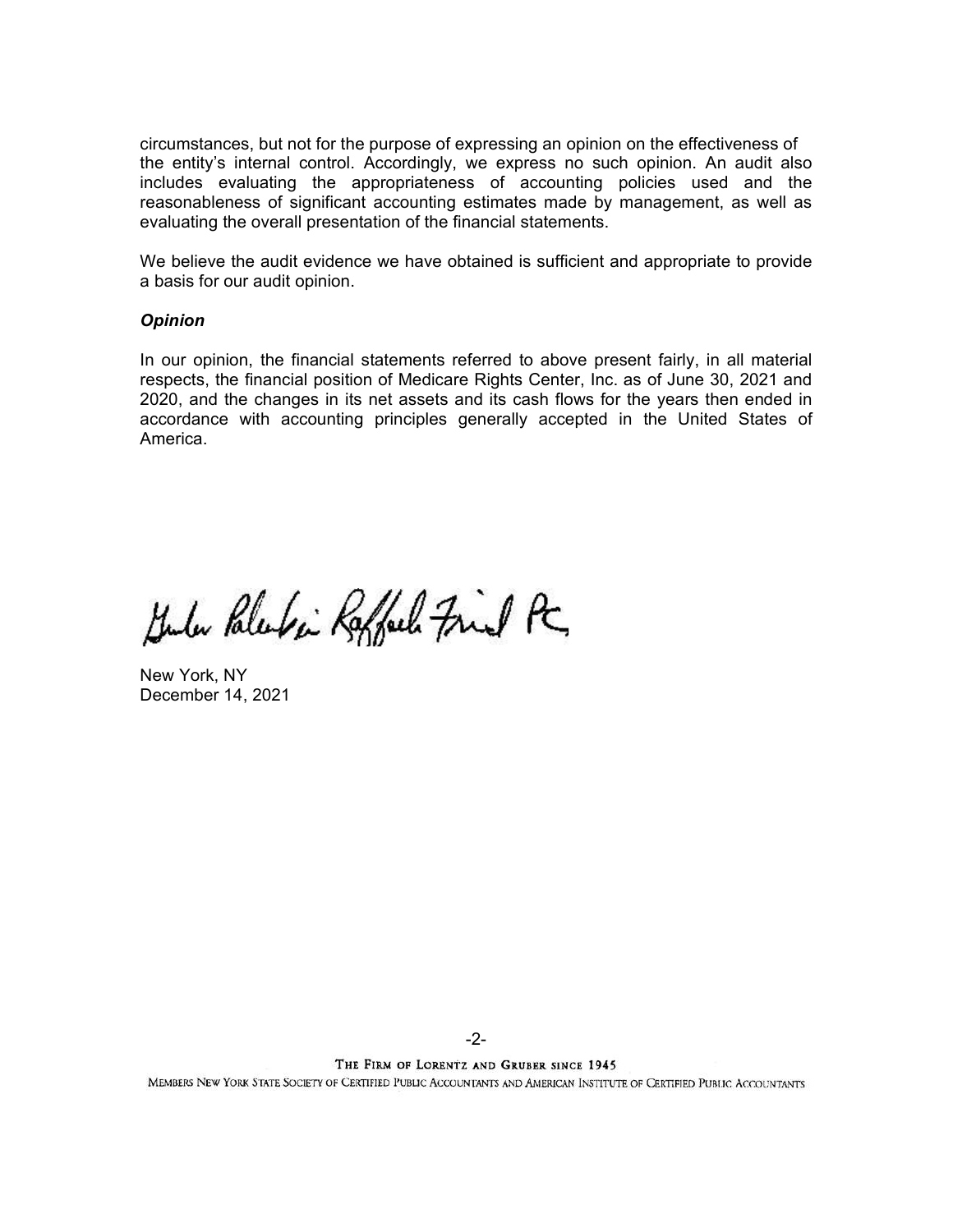### Statements of Financial Position

| <b>Medicare Rights Center, Inc.</b>                  |                              |      |                        |
|------------------------------------------------------|------------------------------|------|------------------------|
| <b>Statements of Financial Position</b>              |                              |      |                        |
| June 30, 2021 And 2020                               |                              |      |                        |
|                                                      |                              |      |                        |
|                                                      |                              |      |                        |
|                                                      | 2021                         |      | 2020                   |
| <b>ASSETS</b>                                        |                              |      |                        |
| Current assets:<br>Cash and cash equivalents         | \$<br>2,900,168              | - \$ | 2,622,205              |
| Investments                                          | 872,369                      |      | 641,868                |
| Contracts receivable                                 | 495,898                      |      | 627,121                |
| Grants and contributions receivable                  | 21,763                       |      | 216,667                |
| Prepaid expenses and other assets                    | 23,821                       |      | 47,554                 |
| <b>Total current assets</b>                          | 4,314,019                    |      | 4,155,415              |
|                                                      |                              |      |                        |
| Other assets                                         | 604                          |      | 604                    |
| Property and equipment - net                         | 11,703                       |      | 17,293                 |
| <b>Total assets</b>                                  | 4,326,326                    | \$   | 4,173,312              |
|                                                      |                              |      |                        |
| <b>LIABILITIES AND NET ASSETS</b>                    |                              |      |                        |
| <b>Current liabilities:</b>                          |                              |      |                        |
| Accounts payable and accrued expenses                | 109,546                      |      | 108,883                |
| PPP Loan Payable                                     |                              |      | 400,766                |
| <b>Total current liabilities</b>                     | 109,546                      |      | 509,649                |
|                                                      |                              |      |                        |
| Deferred revenue                                     | 103,341                      |      |                        |
| Deferred rent and lease incentive liabilities        | 67,337                       |      | 55,686                 |
|                                                      |                              |      |                        |
| <b>Total liabilities</b>                             | 280,224                      |      | 565,335                |
|                                                      |                              |      |                        |
| Net assets:                                          |                              |      |                        |
| Without donor restrictions                           |                              |      |                        |
|                                                      | 871,332                      |      | 641,868                |
| Board designated quasi endowment                     | 3,003,103                    |      | 2,507,904<br>3,149,772 |
| Undesignated                                         |                              |      |                        |
| Total unrestricted assets                            | 3,874,435                    |      |                        |
|                                                      |                              |      |                        |
| With donor restrictions                              | 171,667                      |      | 458,205                |
| Total net assets<br>Total liabilities and net assets | \$<br>4,046,102<br>4,326,326 | \$   | 3,607,977<br>4,173,312 |

The accompanying notes are an integral part of these financial statements.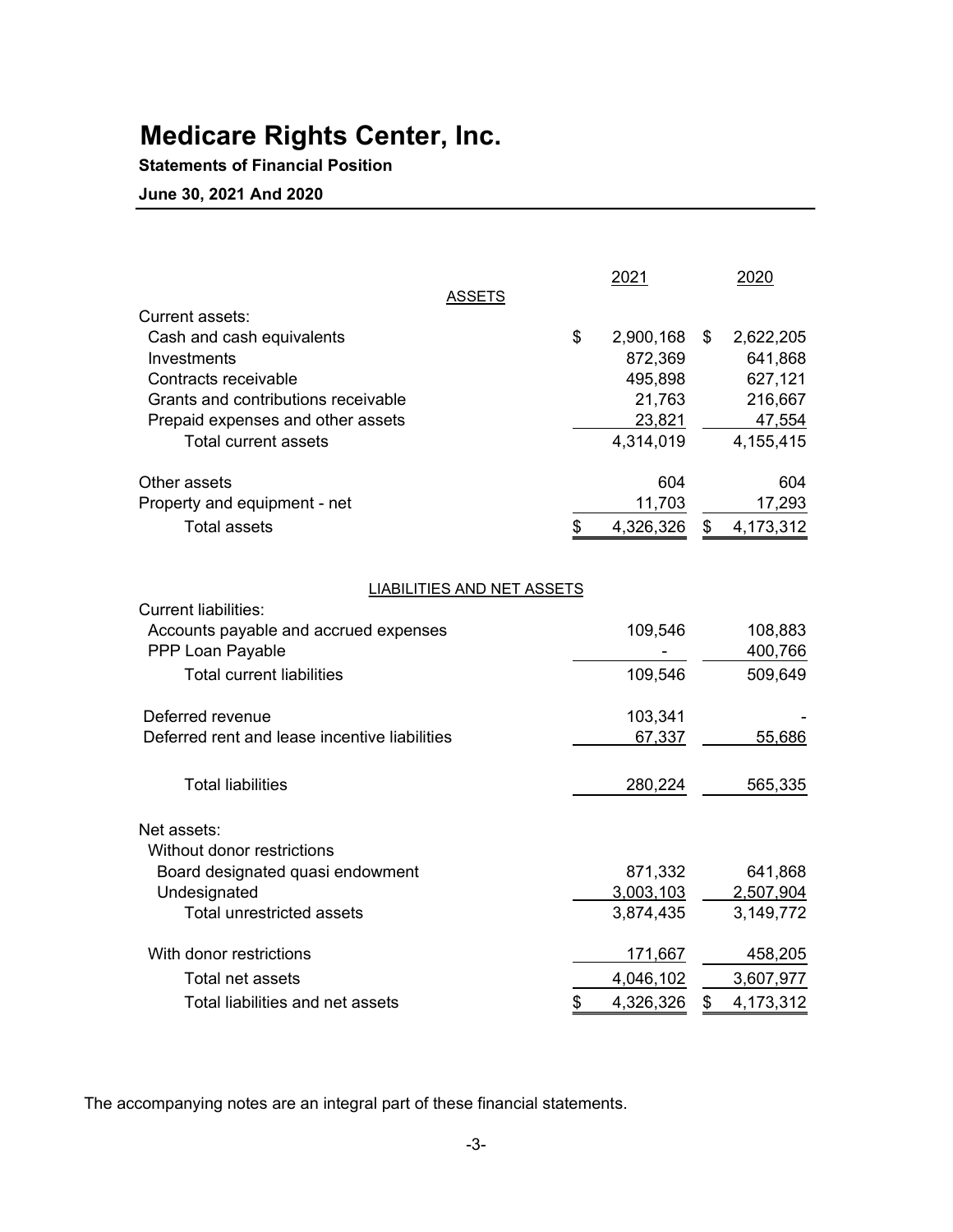**Statements of Activities** 

For The Years Ended June 30, 2021 And 2020

|                                               |                                            | 2021      |                            |                 |                                                   | 2020         |                            |                 |
|-----------------------------------------------|--------------------------------------------|-----------|----------------------------|-----------------|---------------------------------------------------|--------------|----------------------------|-----------------|
|                                               | Without Donor Restrictions<br>Undesignated | Endowment | Restrictions<br>With Donor | Total           | <b>Nithout Donor Restrictions</b><br>Undesignated | Endowment    | Restrictions<br>With Donor | <u>Total</u>    |
| Revenues and support:                         | ↔                                          | မာ        | ക                          | 2,291,096<br>မာ | 2,708,807<br>မာ                                   | ↔            | မာ                         | 2.708.807<br>မာ |
| Grants and contributions<br>Contract services | 2,291,096<br>357,155                       | 25,000    | 776,498                    | 1,158,653       | 304,445                                           |              | 606,360                    | 910,805         |
|                                               |                                            |           |                            | 95,317          |                                                   |              |                            |                 |
| Donated services                              | 95,317                                     |           |                            |                 | 74,870                                            |              |                            | 74,870          |
| Other revenue                                 | 196,977                                    |           |                            | 196,977         | 177,792                                           |              |                            | 177,792         |
| Special event                                 | 384,449                                    |           |                            | 384,449         | 430,579                                           |              |                            | 430,579         |
| Investment income                             | 987                                        | 27,296    |                            | 28,283          | 2,292                                             | 13,822       |                            | 16,114          |
| Unrealized gains on investments               | (24)                                       | 177,168   |                            | 177,144         |                                                   | 8.768        |                            | 8,768           |
| Total revenues and support:                   | 3,325,957                                  | 229,464   | 776,498                    | 4,331,919       | 3,698,785                                         | 22,590       | 606,360                    | 4,327,735       |
| Net assets released from restrictions:        | 1.063.036                                  |           | (1,063,036)                |                 | 663,404                                           |              | (663, 404)                 |                 |
|                                               |                                            |           |                            |                 |                                                   |              |                            |                 |
| Total revenues and support                    | 4,388,993                                  | 229,464   | (286, 538)                 | 4,331,919       | 4,362,189                                         | 22,590       | (57,044)                   | 4,327,735       |
| Operating expenses:                           |                                            |           |                            |                 |                                                   |              |                            |                 |
| Program services                              | 3,254,334                                  |           |                            | 3,254,334       | 3,098,579                                         |              |                            | 3,098,579       |
| Supporting services:                          |                                            |           |                            |                 |                                                   |              |                            |                 |
| Management and general                        | 291,024                                    |           |                            | 291,024         | 255,008                                           |              |                            | 255,008         |
| Fundraising-general                           | 303,907                                    |           |                            | 303,907         | 288,251                                           |              |                            | 288,251         |
| Fundraising special event                     | 44,529                                     |           |                            | 44,529          | 122,668                                           |              |                            | 122,668         |
| Total operating expenses                      | 3.893.794                                  |           |                            | 3.893.794       | 3.764.506                                         |              |                            | 3,764,506       |
| Change in net assets                          | 495,199                                    | 229,464   | (286, 538)                 | 438,125         | 597,683                                           | 22,590       | (57,044)                   | 563,229         |
| Net assets, beginning of year                 | 2,507,904                                  | 641,868   | 458,205                    | 3,607,977       | 1,910,221                                         | 619,278      | 515,249                    | 3,044,748       |
| Net assets, end of year                       | 3,003,103                                  | 871,332   | 171,667<br>↔               | \$4,046,102     | 2,507,904<br>↮                                    | 641,868<br>↮ | 458,205<br>↮               | 3,607,977<br>↮  |
|                                               |                                            |           |                            |                 |                                                   |              |                            |                 |

The accompanying notes are an integral part of these financial statement.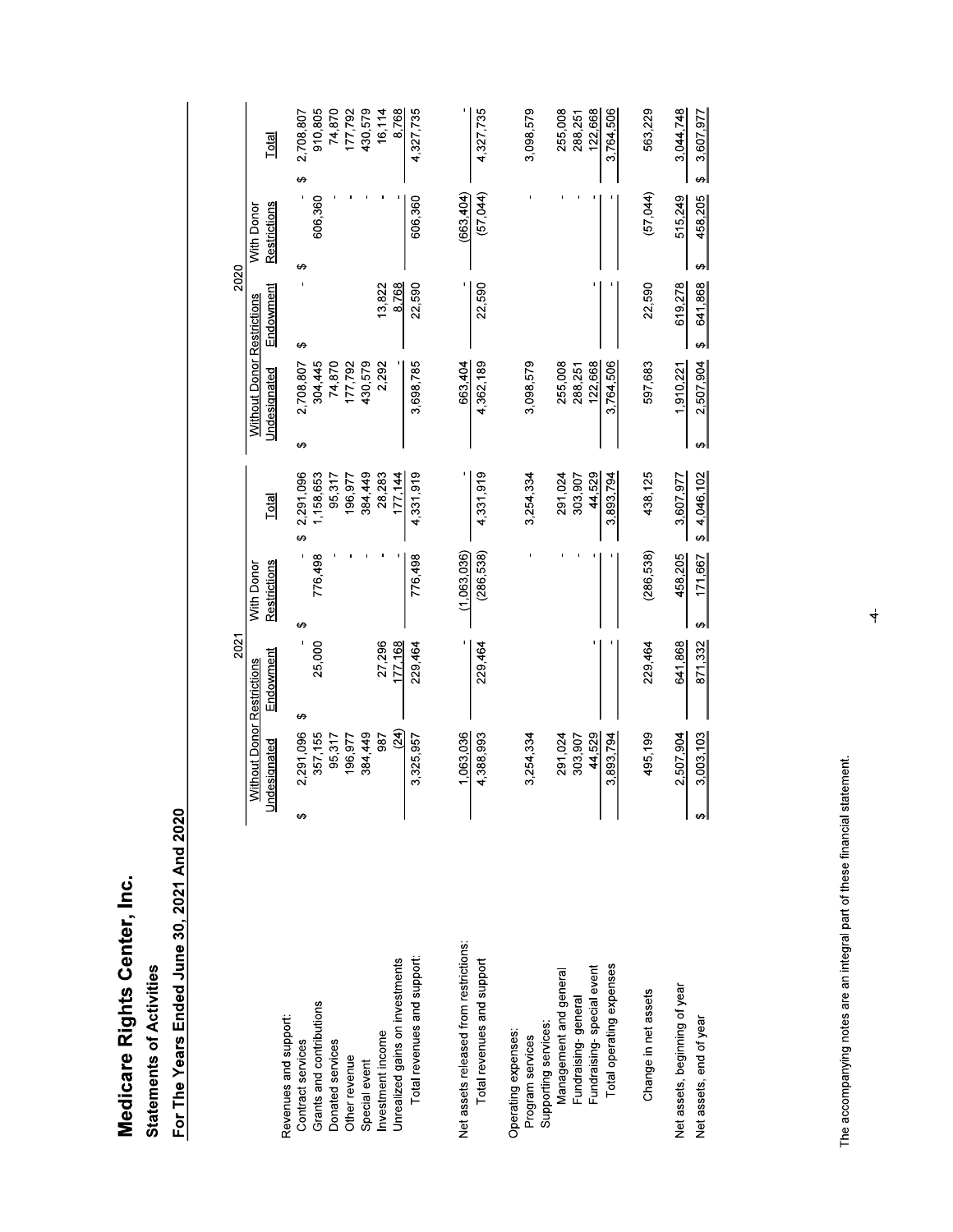| 4,786<br>6,633<br>6,529<br>3,623<br>458<br>78,088<br>72,582<br>46,000<br>20,488<br>10,828<br>19,688<br>3,893,794<br>$$2,272,924$<br>$746.903$<br>3,019,827<br>142,712<br>34,224<br>332,011<br>95,317<br>873,967<br>Expenses<br>Total<br>$\theta$<br><b>Fundraising</b><br>2,968<br>44,529<br>44,529<br>$\overline{\phantom{a}}$<br>$\mathbf{I}$<br>٠<br>13,574<br>27,987<br>Special<br>Event<br>↮<br>↮<br><b>Supporting Services</b><br>185,430<br><b>Fundraising</b><br>246,364<br>57,543<br>27,086<br>2,400<br>3,000<br>2,982<br>60,934<br>$\Omega$<br>6,371<br>883<br>541<br>1,544<br>303,907<br>1,671<br>5,921<br>55<br>5,087<br>General<br>$\Theta$<br>ఱ<br><b>Management</b><br>115,755<br>38,038<br>153,793<br>58,419<br>45,000<br>3,976<br>1,786<br>2,299<br>16,909<br>1,043<br>338<br>265<br>2,925<br>23<br>137,231<br>291,024<br>3,697<br>551<br>General<br>and<br>$\boldsymbol{\varphi}$<br>↮<br>1,971,739<br>647,931<br>2,619,670<br>288,016<br>53,906<br>15,369<br>\$3,254,334<br>67,741<br>62,964<br>46,000<br>17,774<br>11,633<br>5,754<br>4,720<br>678<br>398<br>634,664<br>50,317<br>9,394<br>2021<br>Total<br>$\Theta$<br>2,305<br>8,373<br>125,585<br>\$449,376<br>243,707<br>80,084<br>323,791<br>35,599<br>8,086<br>7,782<br>6,900<br>1,745<br>708<br>QÞ<br>49,867<br>711<br>102<br>2,197<br>Policy<br>$\Theta$<br>Program Services<br>2,305<br>92,810<br>515,653<br>318,260<br>422,843<br>929<br>708<br>46,489<br>$\begin{array}{c} 10,163 \\ 6,900 \end{array}$<br>2,869<br>1,516<br>1,745<br>102<br>3<br>8,086<br>10,934<br>Enrollment<br>Services<br>$\Theta$<br>$\Theta$<br>825,478<br>504,109<br>165,655<br>669,764<br>Educational<br>450<br>1,416<br>102<br>4,611<br>155,714<br>73,636<br>16,172<br>17,319<br>16,098<br>13,800<br>4,544<br>3,490<br>203<br>2,402<br>1,471<br>Outreach<br>$\Theta$<br>$\boldsymbol{\varphi}$<br>1,203,272<br>260,555<br>905,663<br>132,292<br>21,562<br>31,115<br>18,400<br>8,164<br>4,315<br>4,653<br>2,643<br>1,888<br>183<br>6,148<br>\$1,463,827<br>28,921<br>271<br>Helpline<br>↔<br>Legal and compensation services (donated)<br>Total salaries and related expenses<br>Equipment and office maintenance<br>Consultants and professional fees<br>Salaries<br>Payroll taxes/ fringe benefits<br>Promotion and advertising<br>Meeting and conferences<br>Total other expenses<br>Printing and duplicating<br>Telephone and internet<br>Postage and delivery<br>Total expenses<br>Other expenses:<br>Miscellaneous<br>Subscriptions<br>Subcontracts<br>Depreciation<br>Occupancy<br>Insurance<br>Supplies | Statement of Functional Expenses<br>For The Year Ended June 30, 2021 |  |     |  |  |  |
|-------------------------------------------------------------------------------------------------------------------------------------------------------------------------------------------------------------------------------------------------------------------------------------------------------------------------------------------------------------------------------------------------------------------------------------------------------------------------------------------------------------------------------------------------------------------------------------------------------------------------------------------------------------------------------------------------------------------------------------------------------------------------------------------------------------------------------------------------------------------------------------------------------------------------------------------------------------------------------------------------------------------------------------------------------------------------------------------------------------------------------------------------------------------------------------------------------------------------------------------------------------------------------------------------------------------------------------------------------------------------------------------------------------------------------------------------------------------------------------------------------------------------------------------------------------------------------------------------------------------------------------------------------------------------------------------------------------------------------------------------------------------------------------------------------------------------------------------------------------------------------------------------------------------------------------------------------------------------------------------------------------------------------------------------------------------------------------------------------------------------------------------------------------------------------------------------------------------------------------------------------------------------------------------------------------------------------------------------------------------------------------------------------------------------------------------------------------------------------------------------------------------------------------------------------------------------|----------------------------------------------------------------------|--|-----|--|--|--|
|                                                                                                                                                                                                                                                                                                                                                                                                                                                                                                                                                                                                                                                                                                                                                                                                                                                                                                                                                                                                                                                                                                                                                                                                                                                                                                                                                                                                                                                                                                                                                                                                                                                                                                                                                                                                                                                                                                                                                                                                                                                                                                                                                                                                                                                                                                                                                                                                                                                                                                                                                                         |                                                                      |  |     |  |  |  |
|                                                                                                                                                                                                                                                                                                                                                                                                                                                                                                                                                                                                                                                                                                                                                                                                                                                                                                                                                                                                                                                                                                                                                                                                                                                                                                                                                                                                                                                                                                                                                                                                                                                                                                                                                                                                                                                                                                                                                                                                                                                                                                                                                                                                                                                                                                                                                                                                                                                                                                                                                                         |                                                                      |  |     |  |  |  |
|                                                                                                                                                                                                                                                                                                                                                                                                                                                                                                                                                                                                                                                                                                                                                                                                                                                                                                                                                                                                                                                                                                                                                                                                                                                                                                                                                                                                                                                                                                                                                                                                                                                                                                                                                                                                                                                                                                                                                                                                                                                                                                                                                                                                                                                                                                                                                                                                                                                                                                                                                                         |                                                                      |  |     |  |  |  |
|                                                                                                                                                                                                                                                                                                                                                                                                                                                                                                                                                                                                                                                                                                                                                                                                                                                                                                                                                                                                                                                                                                                                                                                                                                                                                                                                                                                                                                                                                                                                                                                                                                                                                                                                                                                                                                                                                                                                                                                                                                                                                                                                                                                                                                                                                                                                                                                                                                                                                                                                                                         |                                                                      |  |     |  |  |  |
|                                                                                                                                                                                                                                                                                                                                                                                                                                                                                                                                                                                                                                                                                                                                                                                                                                                                                                                                                                                                                                                                                                                                                                                                                                                                                                                                                                                                                                                                                                                                                                                                                                                                                                                                                                                                                                                                                                                                                                                                                                                                                                                                                                                                                                                                                                                                                                                                                                                                                                                                                                         |                                                                      |  |     |  |  |  |
|                                                                                                                                                                                                                                                                                                                                                                                                                                                                                                                                                                                                                                                                                                                                                                                                                                                                                                                                                                                                                                                                                                                                                                                                                                                                                                                                                                                                                                                                                                                                                                                                                                                                                                                                                                                                                                                                                                                                                                                                                                                                                                                                                                                                                                                                                                                                                                                                                                                                                                                                                                         |                                                                      |  |     |  |  |  |
|                                                                                                                                                                                                                                                                                                                                                                                                                                                                                                                                                                                                                                                                                                                                                                                                                                                                                                                                                                                                                                                                                                                                                                                                                                                                                                                                                                                                                                                                                                                                                                                                                                                                                                                                                                                                                                                                                                                                                                                                                                                                                                                                                                                                                                                                                                                                                                                                                                                                                                                                                                         |                                                                      |  |     |  |  |  |
|                                                                                                                                                                                                                                                                                                                                                                                                                                                                                                                                                                                                                                                                                                                                                                                                                                                                                                                                                                                                                                                                                                                                                                                                                                                                                                                                                                                                                                                                                                                                                                                                                                                                                                                                                                                                                                                                                                                                                                                                                                                                                                                                                                                                                                                                                                                                                                                                                                                                                                                                                                         |                                                                      |  |     |  |  |  |
|                                                                                                                                                                                                                                                                                                                                                                                                                                                                                                                                                                                                                                                                                                                                                                                                                                                                                                                                                                                                                                                                                                                                                                                                                                                                                                                                                                                                                                                                                                                                                                                                                                                                                                                                                                                                                                                                                                                                                                                                                                                                                                                                                                                                                                                                                                                                                                                                                                                                                                                                                                         |                                                                      |  |     |  |  |  |
|                                                                                                                                                                                                                                                                                                                                                                                                                                                                                                                                                                                                                                                                                                                                                                                                                                                                                                                                                                                                                                                                                                                                                                                                                                                                                                                                                                                                                                                                                                                                                                                                                                                                                                                                                                                                                                                                                                                                                                                                                                                                                                                                                                                                                                                                                                                                                                                                                                                                                                                                                                         |                                                                      |  |     |  |  |  |
|                                                                                                                                                                                                                                                                                                                                                                                                                                                                                                                                                                                                                                                                                                                                                                                                                                                                                                                                                                                                                                                                                                                                                                                                                                                                                                                                                                                                                                                                                                                                                                                                                                                                                                                                                                                                                                                                                                                                                                                                                                                                                                                                                                                                                                                                                                                                                                                                                                                                                                                                                                         |                                                                      |  |     |  |  |  |
|                                                                                                                                                                                                                                                                                                                                                                                                                                                                                                                                                                                                                                                                                                                                                                                                                                                                                                                                                                                                                                                                                                                                                                                                                                                                                                                                                                                                                                                                                                                                                                                                                                                                                                                                                                                                                                                                                                                                                                                                                                                                                                                                                                                                                                                                                                                                                                                                                                                                                                                                                                         |                                                                      |  |     |  |  |  |
|                                                                                                                                                                                                                                                                                                                                                                                                                                                                                                                                                                                                                                                                                                                                                                                                                                                                                                                                                                                                                                                                                                                                                                                                                                                                                                                                                                                                                                                                                                                                                                                                                                                                                                                                                                                                                                                                                                                                                                                                                                                                                                                                                                                                                                                                                                                                                                                                                                                                                                                                                                         |                                                                      |  |     |  |  |  |
|                                                                                                                                                                                                                                                                                                                                                                                                                                                                                                                                                                                                                                                                                                                                                                                                                                                                                                                                                                                                                                                                                                                                                                                                                                                                                                                                                                                                                                                                                                                                                                                                                                                                                                                                                                                                                                                                                                                                                                                                                                                                                                                                                                                                                                                                                                                                                                                                                                                                                                                                                                         |                                                                      |  | ယုံ |  |  |  |
| The accompanying notes are an integral part of these financial statements.                                                                                                                                                                                                                                                                                                                                                                                                                                                                                                                                                                                                                                                                                                                                                                                                                                                                                                                                                                                                                                                                                                                                                                                                                                                                                                                                                                                                                                                                                                                                                                                                                                                                                                                                                                                                                                                                                                                                                                                                                                                                                                                                                                                                                                                                                                                                                                                                                                                                                              |                                                                      |  |     |  |  |  |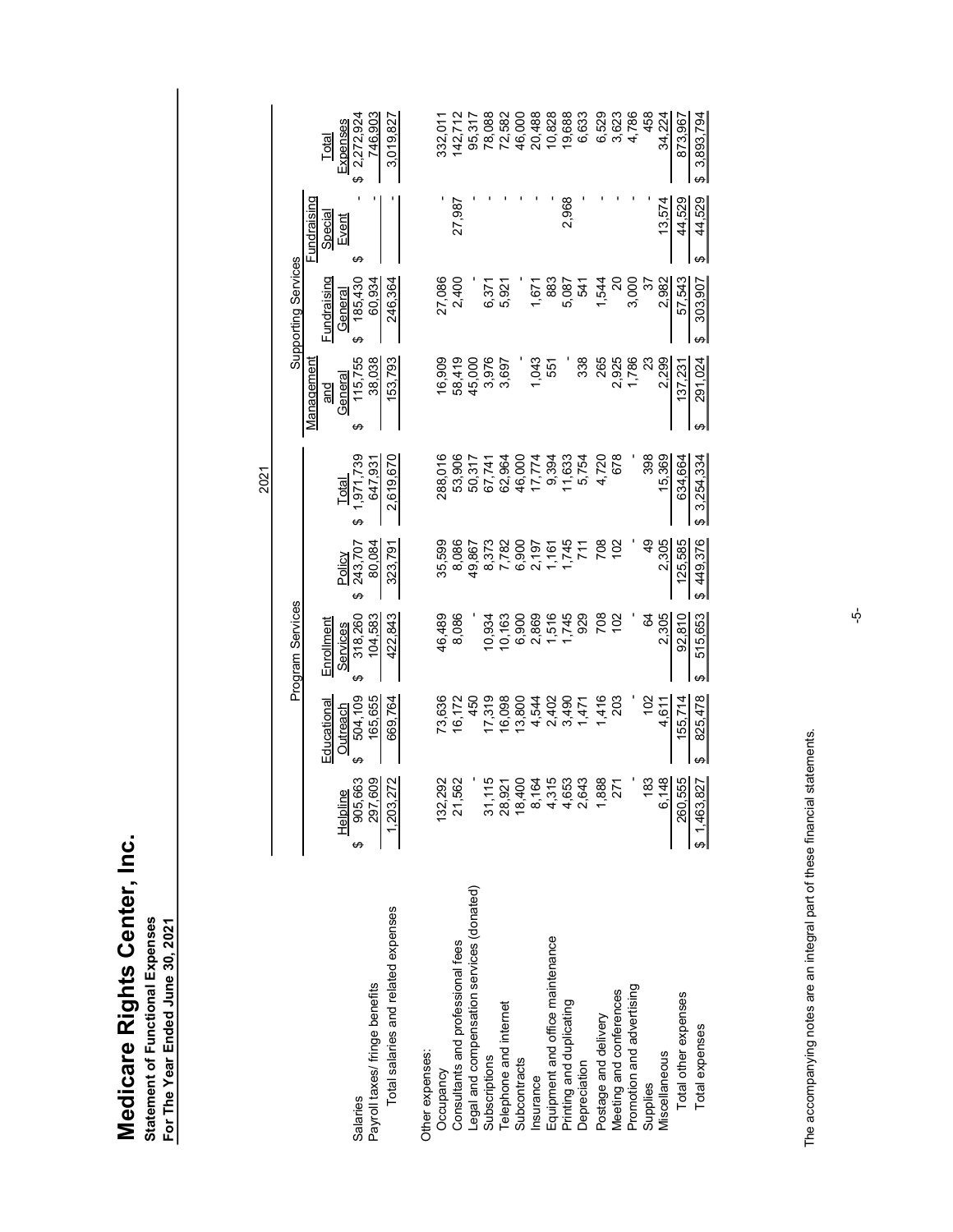|                                                                                            |                                                                                 | 2020                                                                                              |                                                                                             |                                        |                                                  |                                              |
|--------------------------------------------------------------------------------------------|---------------------------------------------------------------------------------|---------------------------------------------------------------------------------------------------|---------------------------------------------------------------------------------------------|----------------------------------------|--------------------------------------------------|----------------------------------------------|
| Program Services                                                                           |                                                                                 |                                                                                                   |                                                                                             | Supporting Services                    |                                                  |                                              |
| <u>Enrollment</u><br>Services<br>311,261<br>↮<br><b>Educational</b><br>Outreach<br>478,561 | ↮                                                                               | 1,826,700<br>Total                                                                                | lanagement<br>General<br>and<br>∣≥∣<br>↔                                                    | General<br>160,640<br>Fundraising<br>↮ | <u>Fundraising</u><br>٠<br>Special<br>Event<br>↔ | Expenses<br>3 2,093,648<br><b>Total</b><br>↮ |
| 414,108<br>636,688                                                                         | 301,256                                                                         | 2,430,282                                                                                         | 141,434                                                                                     | 213,719                                |                                                  | 2,785,435<br>691,787                         |
|                                                                                            |                                                                                 |                                                                                                   |                                                                                             |                                        |                                                  | 340,788                                      |
| 6,623<br>13,247                                                                            | 6,623                                                                           | 44,156                                                                                            | 59,213                                                                                      | 23,700                                 | 36,082                                           | 74,870<br>163,151                            |
|                                                                                            |                                                                                 |                                                                                                   |                                                                                             |                                        | 75,214                                           | 75,214                                       |
| 9,655<br>14,845                                                                            | 7,024                                                                           | 56,663                                                                                            |                                                                                             | 4,983                                  |                                                  | 68,750<br>64,944                             |
|                                                                                            |                                                                                 |                                                                                                   |                                                                                             |                                        | $\mathbf{I}$                                     | 56,142<br>21,827                             |
| 1,510<br>3,021                                                                             | 1,510                                                                           | 10,068                                                                                            |                                                                                             | 2,133                                  | 3,571                                            | 15,772<br>16,403                             |
|                                                                                            |                                                                                 |                                                                                                   |                                                                                             |                                        |                                                  | 7,690                                        |
| 2,938<br>4,517                                                                             | 2,137                                                                           | 17,242                                                                                            | 1,003<br>386                                                                                | 1,516                                  |                                                  | 19,761                                       |
| 971<br>1,943                                                                               | 971                                                                             |                                                                                                   |                                                                                             |                                        |                                                  |                                              |
| 1,236<br>1,901                                                                             |                                                                                 |                                                                                                   |                                                                                             | 583                                    | 420                                              | 7,598                                        |
|                                                                                            | 800                                                                             | 6,475<br>7,256                                                                                    | 422                                                                                         | 638                                    |                                                  | 6,895<br>8,316                               |
| 89<br>134                                                                                  | 89                                                                              | 450                                                                                               | 310                                                                                         | 1,000                                  |                                                  | 1,760                                        |
| 709<br>109,365<br>2.104<br>183,704                                                         | 829<br>88,443                                                                   | 5,534<br>668,297                                                                                  | 11.026<br>113,574                                                                           | 7.398<br>74,532                        | 5.232<br>122,668                                 | 29,190<br>979,071                            |
| 77,896<br>12,833<br>4,989<br>4,276<br>1,676<br>20,624<br>158,127<br>17,961<br>1,737        | 838<br>1,129<br>50,665<br>8,980<br>10,313<br>3,245<br>2,138<br>102,847<br>8,347 | Policy<br>226,436<br>74,820<br>8,980<br>10,313<br>2,138<br>838<br>6,072<br>822<br>36,857<br>2,361 | 297,336<br>59,870<br>68,750<br>5,586<br>603,582<br>48,984<br>19,044<br>14,254<br>6,629<br>↮ | 15,000<br>17,304<br>1,654              | 450<br>106,308<br>3,298<br>2,850<br>1,108        | 2,149<br>53,079<br>26,148<br>4,308<br>1,675  |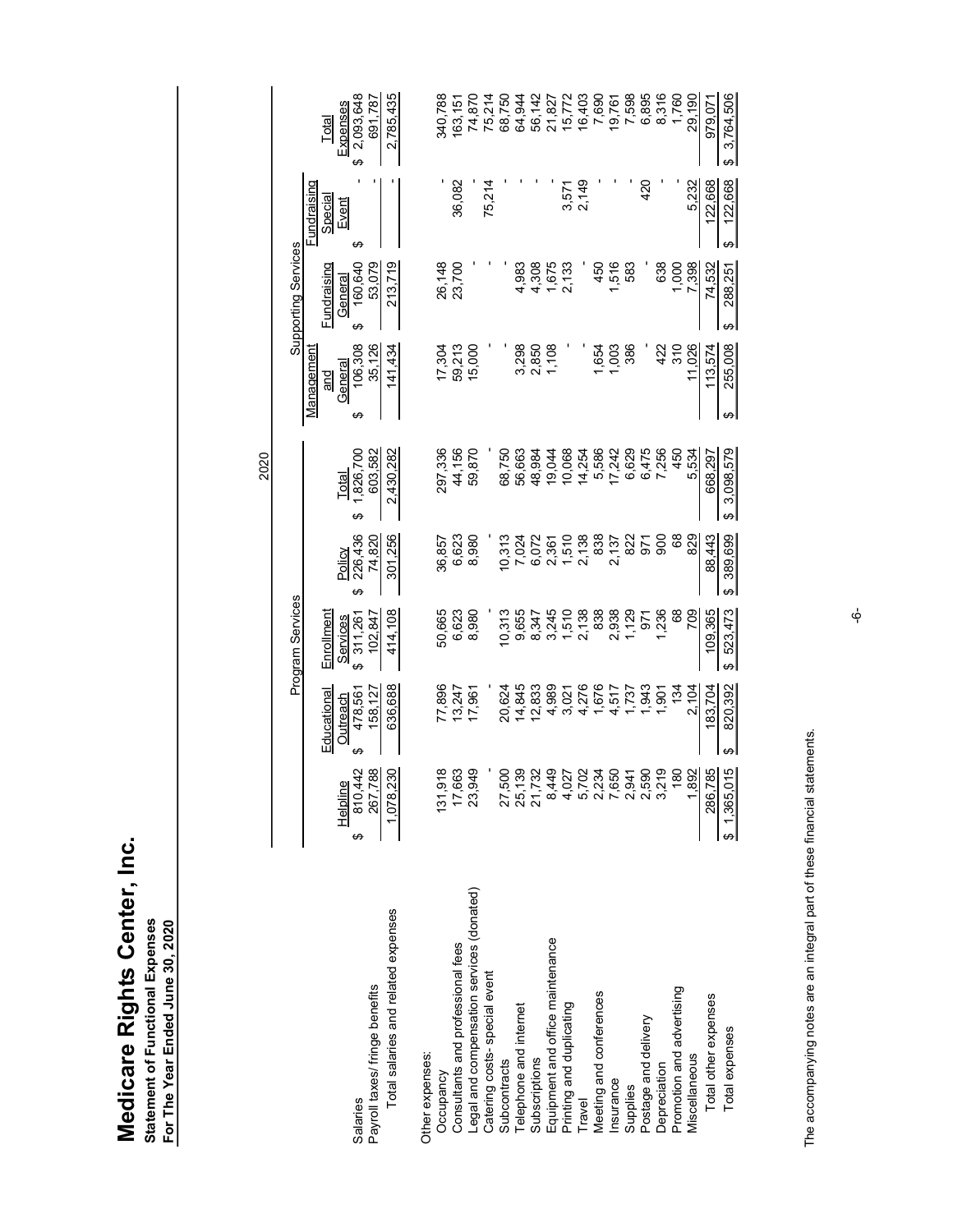### Statements of Cash Flows

### For The Years Ended June 30, 2021 And 2020

| <b>Medicare Rights Center, Inc.</b>                                                          |                      |      |                        |
|----------------------------------------------------------------------------------------------|----------------------|------|------------------------|
| <b>Statements of Cash Flows</b>                                                              |                      |      |                        |
| For The Years Ended June 30, 2021 And 2020                                                   |                      |      |                        |
|                                                                                              |                      |      |                        |
|                                                                                              |                      |      |                        |
|                                                                                              |                      |      |                        |
|                                                                                              |                      |      |                        |
|                                                                                              | 2021                 |      | 2020                   |
| Cash flows from operating activities:                                                        |                      |      |                        |
| Changes in net assets<br>Adjustments to reconcile changes in net assets to cash              | \$<br>438,125        | - \$ | 563,229                |
| provided by operating activities:                                                            |                      |      |                        |
| Depreciation expense                                                                         | 6,633                |      | 8,316                  |
| Unrealized (gains), net                                                                      | (177, 144)           |      | (8,768)                |
| Donated securities                                                                           | 1,061                |      |                        |
| Change in operating assets and liabilities:                                                  |                      |      |                        |
| Decrease (increase) in contracts receivable                                                  | 131,223              |      | (49, 976)              |
| Decrease in grants and contributions receivable                                              | 194,904              |      | 111,091                |
| Decrease in prepaid expenses<br>Increase (decrease) in accounts payable and accrued expenses | 23,733<br>663        |      | 8,195<br>(44,065)      |
| Increase in deferred revenue                                                                 | 103,341              |      |                        |
| Increase in deferred rent and lease incentive liabilities                                    | 11,651               |      | 17,204                 |
| Net cash provided by operating activities                                                    | 734,190              |      | 605,226                |
|                                                                                              |                      |      |                        |
| Cash flows from investing activities:                                                        |                      |      |                        |
| (Increase) in investments<br>Purchase of property and equipment                              | (54, 418)            |      | (13, 822)              |
| Net cash (used in) investing activities                                                      | (1,043)<br>(55, 461) |      | (10, 025)<br>(23, 847) |
|                                                                                              |                      |      |                        |
| Cash flows from financing activities:                                                        |                      |      |                        |
| Proceeds from PPP Loan                                                                       |                      |      | 400,766                |
| SBA PPP loan forgiveness                                                                     | (400, 766)           |      |                        |
| Net cash (used in) provided by financing activities                                          | (400, 766)           |      | 400,766                |
|                                                                                              |                      |      |                        |
| Net increase in cash and cash equivalents                                                    | 277,963              |      | 982,145                |
| Cash and cash equivalents, beginning of year                                                 | 2,622,205            |      | 1,640,060              |
|                                                                                              |                      |      |                        |

The accompanying notes are an integral part of this financial statement.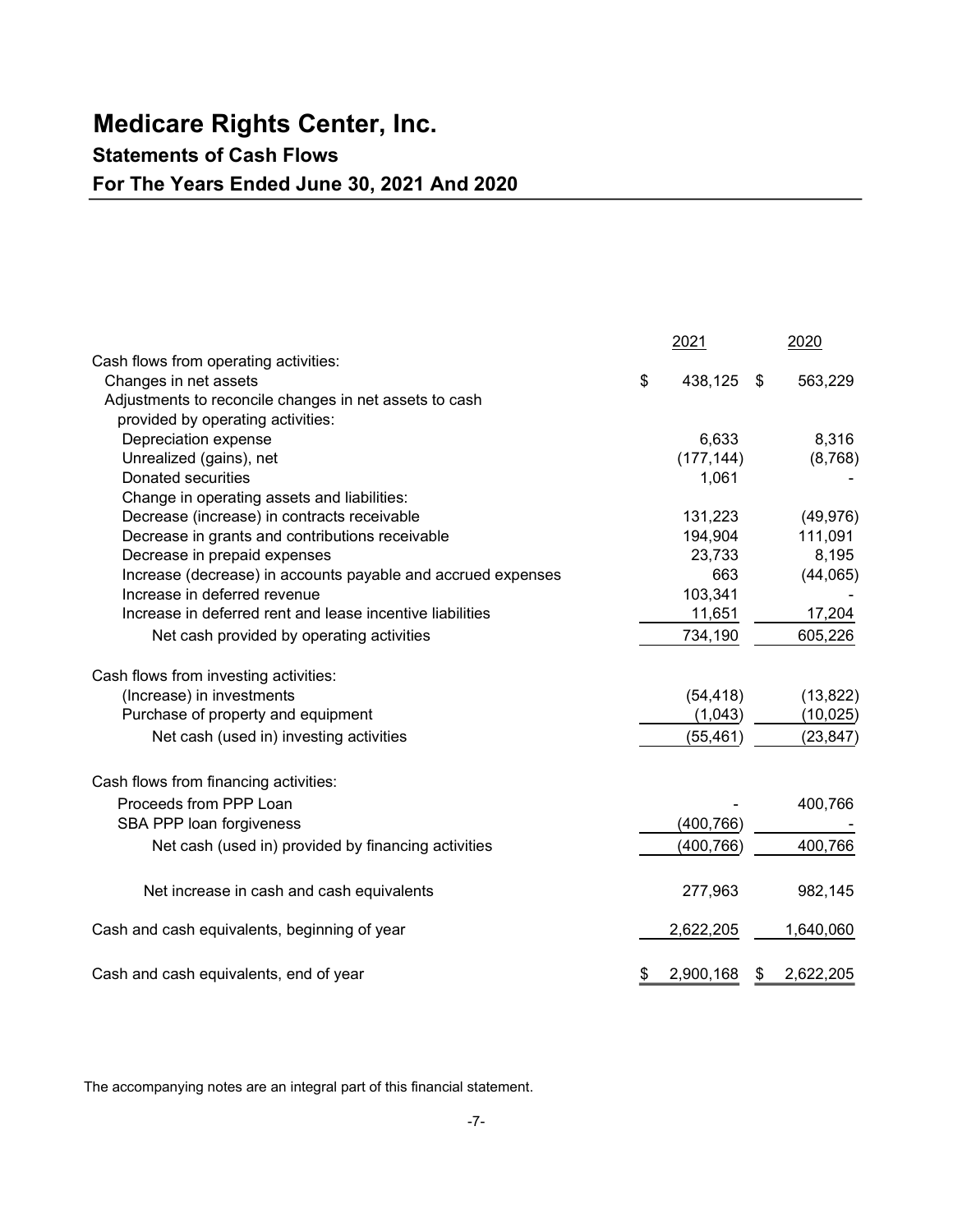#### 1. ORGANIZATION

Medicare Rights Center, Inc. ("Medicare Rights") is a not-for-profit organization founded in 1989 to help older adults and people with disabilities get affordable health care through direct service, education, and policy work. Medicare Rights implements its goals by counseling annually thousands of Medicare consumers, caregivers, and professionals about Medicare rights and benefits through its media and education programs, hotlines, publications, professional conferences and its interactive web sites.

For Federal income tax purposes, Medicare Rights is classified as a 501(c)(3) organization and is exempt under section 501(a) of the Internal Revenue Code and a similar provision of the New York State income tax laws.

#### 2. SUMMARY OF SIGNIFICANT ACCOUNTING POLICIES

The financial statements of Medicare Rights have been prepared on the accrual basis of accounting in accordance with accounting standards generally accepted in the United States of America ("GAAP"). The significant accounting policies are described below.

#### Basis of Presentation

The Organization reports information regarding its financial position and activities according to two classes of net assets: net assets without donor restrictions and net assets with donor restrictions.

Net Assets without Donor Restrictions: These net assets generally result from revenues generated by receiving grants and contributions that have no donor restrictions, providing services, and receiving interest from operating investments, less expenses incurred in providing program related services, raising contributions, and performing administrative functions. The net assets without donor restrictions also include those funds that are designated for specific purposes by the Board of Directors.

The Board-designated quasi-endowment net assets include resources that have been designated by the Board of Directors to function as endowments and consist of amounts held in reserve for operating contingencies. Any portion of the quasi-endowment may be expended upon approval of the Board of Directors. The balance in Board designated net assets as of June 30, 2021 and 2020 was \$871,331 and \$614,868, respectively.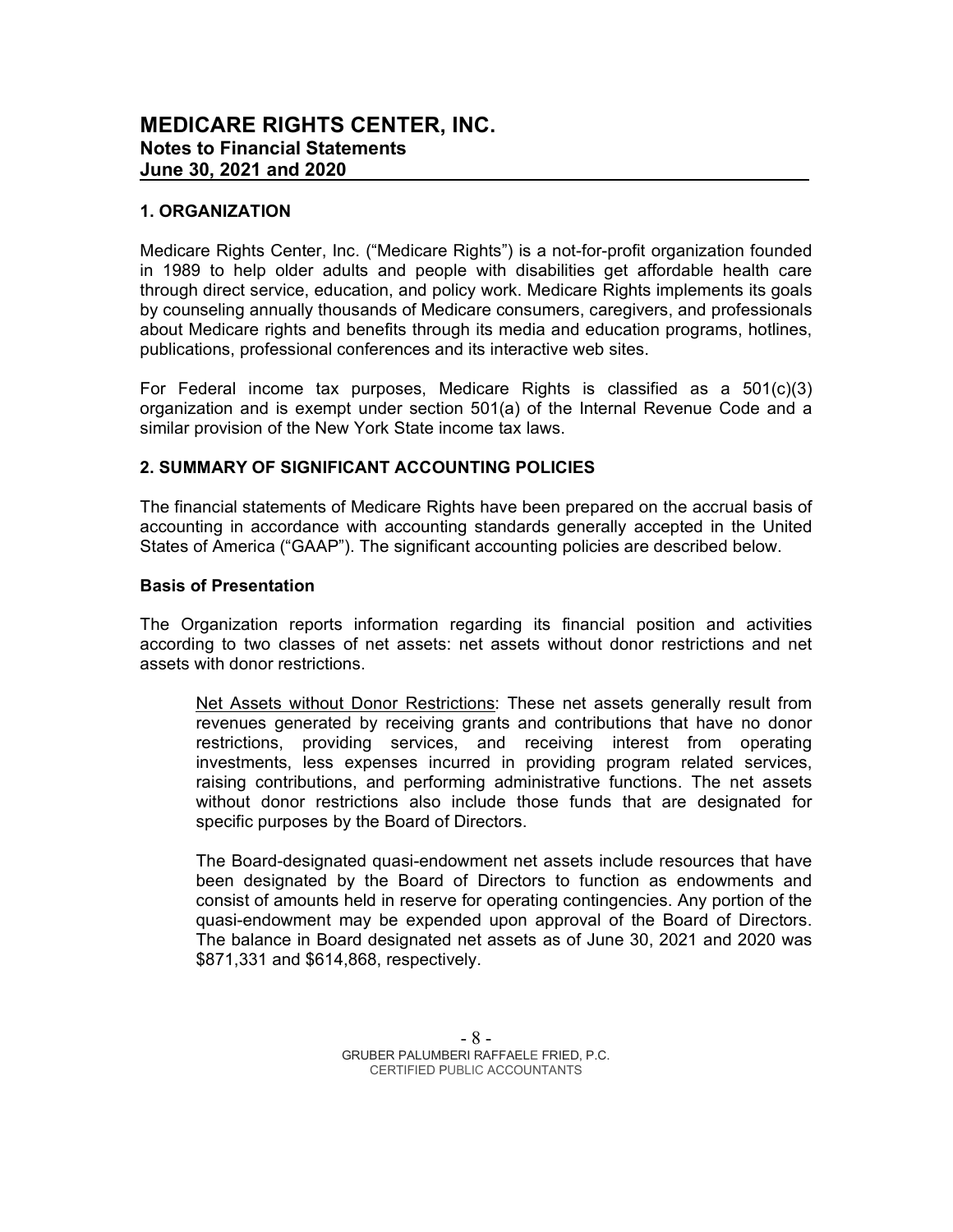Net Assets with Donor Restrictions: These net assets result from gifts of cash and other assets that are received with donor stipulations that limit the use of the donated assets, either temporarily or permanently, until the donor restriction expires, that is until the stipulated time restriction ends or the purpose of the restriction is accomplished, the net assets are restricted. Other donor restrictions are perpetual in nature, where by the donor has stipulated the funds be maintained in perpetuity. At June 30, 2021 and 2020, the Medicare Rights had no net assets with restrictions which are perpetual in nature.

#### Cash and Cash Equivalents

Medicare Rights considers all highly liquid debt instruments purchased with an original maturity of three months or less to be cash equivalents.

Cash equivalents are short-term highly liquid investments that are (a) readily convertible to known amounts of cash and (b) so near to maturity that they present insignificant risk of changes in value because of changes in interest rates.

#### Fair Value of Financial Instruments

FASB ASC 820, Fair Value Measurement, specifies a hierarchy of valuation techniques based upon whether the inputs to those valuation techniques reflect assumptions other market participants would use based upon market data obtained from independent sources (observable inputs). In accordance with FASB ASC 820, the following summarizes the fair value hierarchy:

- Level 1 Quoted prices are available in active markets for identical assets or liabilities as of the reporting date.
- Level 2 Observable inputs other than Level 1 prices, such as quoted prices for similar assets or liabilities, quoted prices in inactive markets, or other inputs that are observable or can be corroborated by observable market data for substantially the full term of the assets or liabilities.
- Level 3 Pricing inputs are unobservable for the assets or liability and includes situations where there is little (if any) market activity for the assets or liability. The inputs into the determination of fair value require significant management judgment or estimation. Investments that are included in this category generally include privately held investments and partnership interests.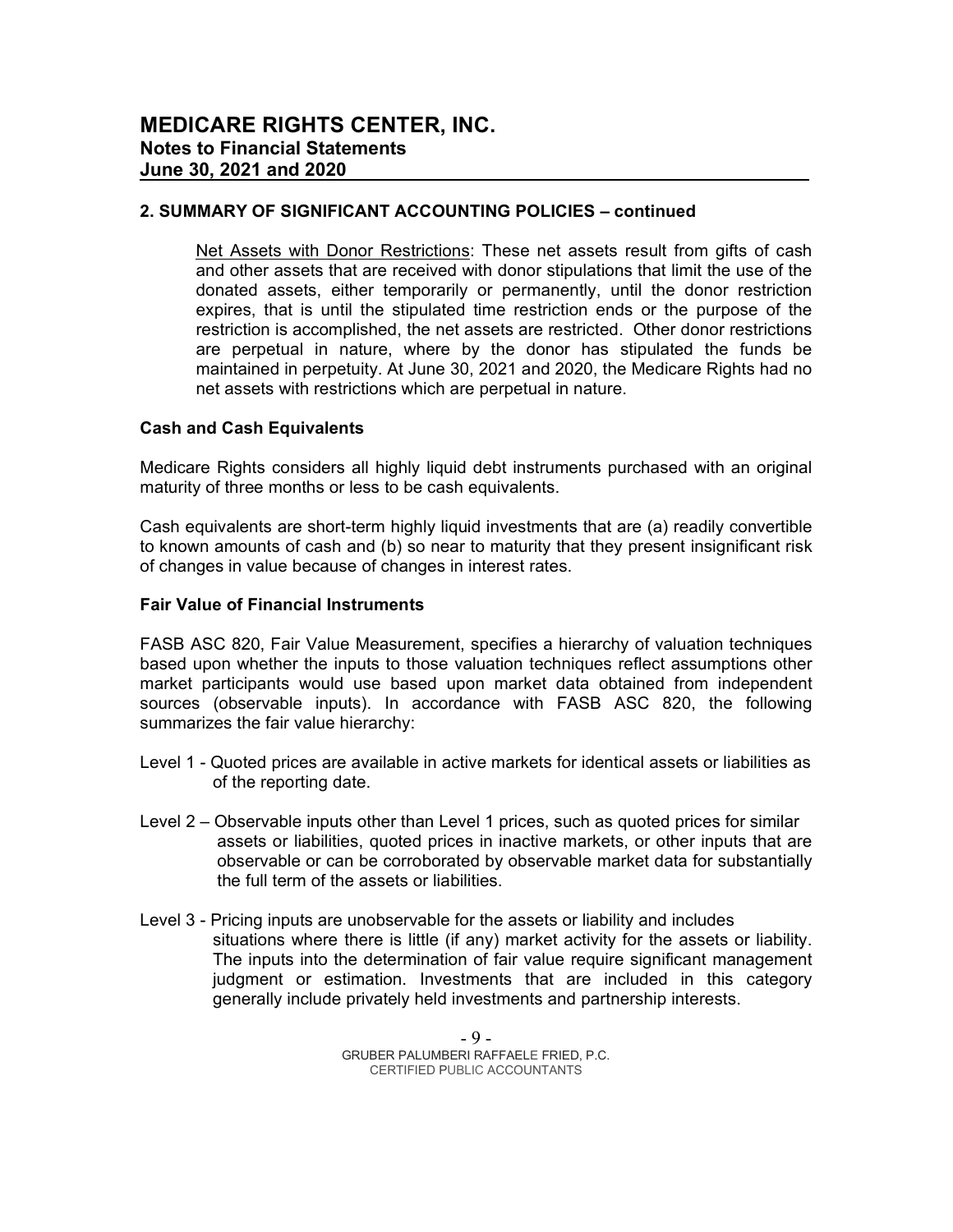MEDICARE RIGHTS CENTER, INC.<br>
Notes to Financial Statements<br>
June 30, 2021 and 2020<br>
2. SUMMARY OF SIGNIFICANT ACCOUNTING POLICIES- continued<br>
As of June 30, 2021 and 2020 none of the assets and liabilities were required t As of June 30, 2021 and 2020 none of the assets and liabilities were required to be reported at fair value on a recurring basis. Carrying values of non-derivative financial instruments, including cash and cash equivalents, grants receivable, receivable, other, accounts payable and accrued expenses and loan payable, approximate their fair values due to the short-term nature of these financial instruments. There were no changes in methods or assumptions during the year ended June 30, 2021 and 2020.

#### Grants and Contributions

Medicare Rights records contributions and grants, both cash and in-kind, when an unconditional promise to give such assets is received from a donor. Contributions and grants are recorded at the fair market value of the assets received and are classified as either net assets without donor restriction, or net assets with donor restriction, depending on whether the donor has imposed a restriction on the use of such assets.

Contributions received are recorded as increases in net assets without donor restrictions or net asset with donor restrictions depending on the existence and/or nature of any donor restrictions.

When restrictions expire (that is, when a stipulated time restriction ends or purpose restriction is accomplished), net assets with donor restrictions are reclassified to net assets without donor restrictions and reported in the statement of activities as net assets released from restrictions.

Contributions and grants receivable that are expected to be collected in future years are recorded at the present value of their estimated future cash flows. The discounts on these amounts are computed using a risk-free interest rate determined in the year in which the contribution originates. Amortization of the discount is included in contribution revenue.

Medicare Rights evaluates its contributions and grants receivable to determine if any has become uncollectible. As of June 30, 2021 and 2020, Medicare Rights had no allowance for bad debt.

Medicare Rights does not recognize conditional promises to give as a receivable. Medicare Rights recognizes a receivable only to the extent the condition has been satisfied. As of June 30, 2021 and 2020, conditional promises to give amounted to \$33,427 and \$20,000, respectively, and are not recorded in the financial statements.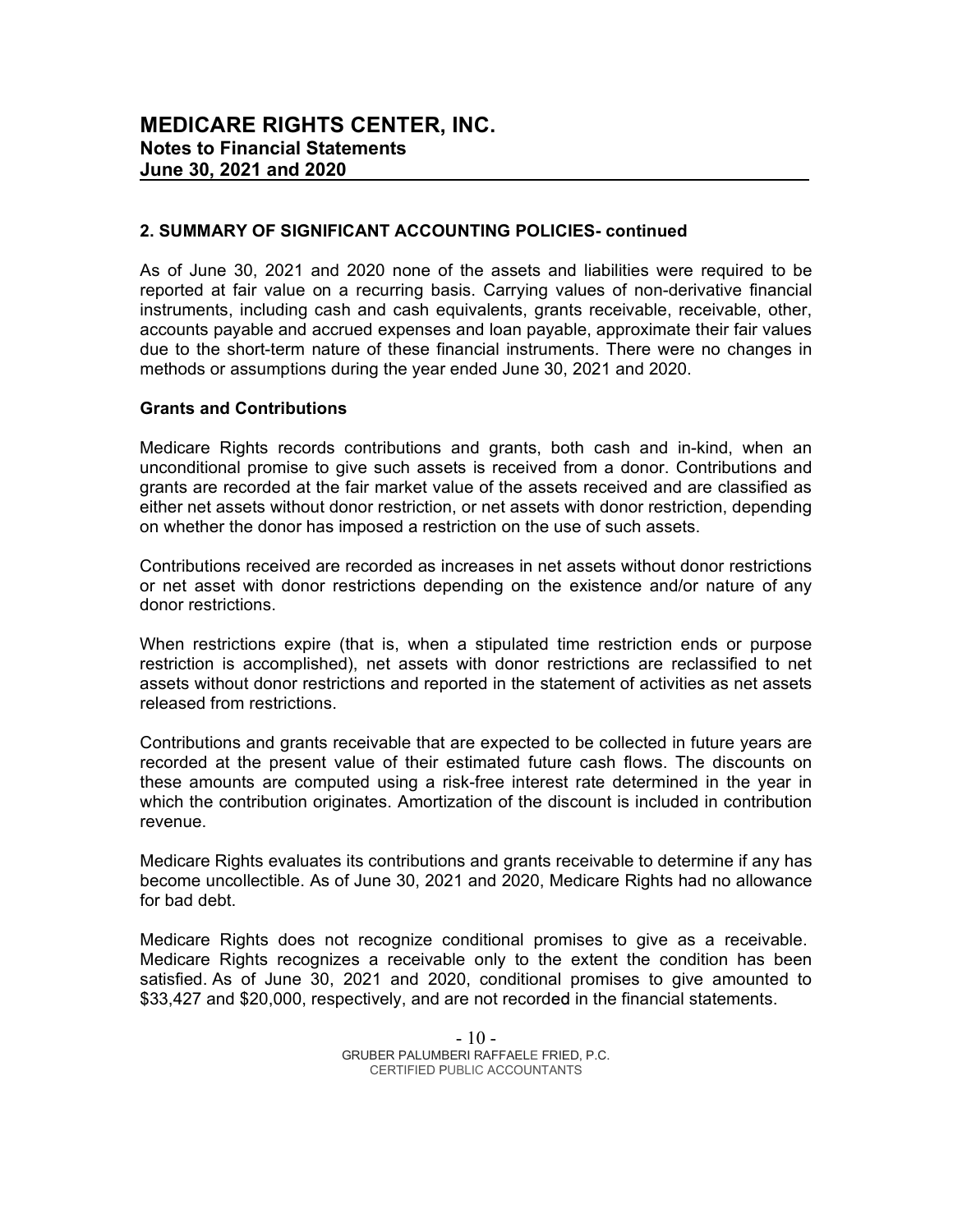#### Contract Revenue

Revenue from government and other contracts are recognized to the extent that expenses have been incurred for the purposes specified by the contracts. Contract payments in excess of qualified expenses are accounted for as contract advances.

Government grants are generally considered as contributions with donor restrictions based upon specific requirements contained in the grant contract. Government grant revenues received and expended in the same fiscal year are reflected as revenues without donor restrictions.

On a periodic basis, Medicare Rights evaluates receivable balances and establishes an allowance for doubtful accounts, based on the history of past write-offs, age of the receivables, collections and current economic considerations. Grants receivable are written off against the allowance for doubtful accounts when all reasonable collection efforts have been exhausted. During the year ended June 30, 2021 and 2020, Medicare Rights did not write off any grants receivable. As of June 30, 2021 and 2020, Medicare Rights believes all grants receivable are collectible and did not provide an allowance for doubtful accounts.

#### Revenue and Revenue Recognition

Revenue is recognized when earned. Program service fees and payments under costreimbursable contracts received in advance are deferred to the applicable period in which the related services are performed or expenditures are incurred, respectively. Contributions are recognized when cash, securities or other assets, an unconditional promise to give, or notification of a beneficial interest is received. Conditional promises to give are not recognized until the conditions on which they depend have been substantially met. Contributions received with a donor stipulation that limits their use are reported as revenue and net assets with donor restrictions. When a donor-stipulated time restriction ends or purpose restriction is accomplished, net assets with donor restrictions are reclassified to net assets without donor restrictions and reported in the statement of activities as net assets released from restrictions. Contributions and investment return having donor stipulations that are satisfied in the same period received or earned are reported as revenue and net assets with donor restrictions and shown as net assets released from restrictions.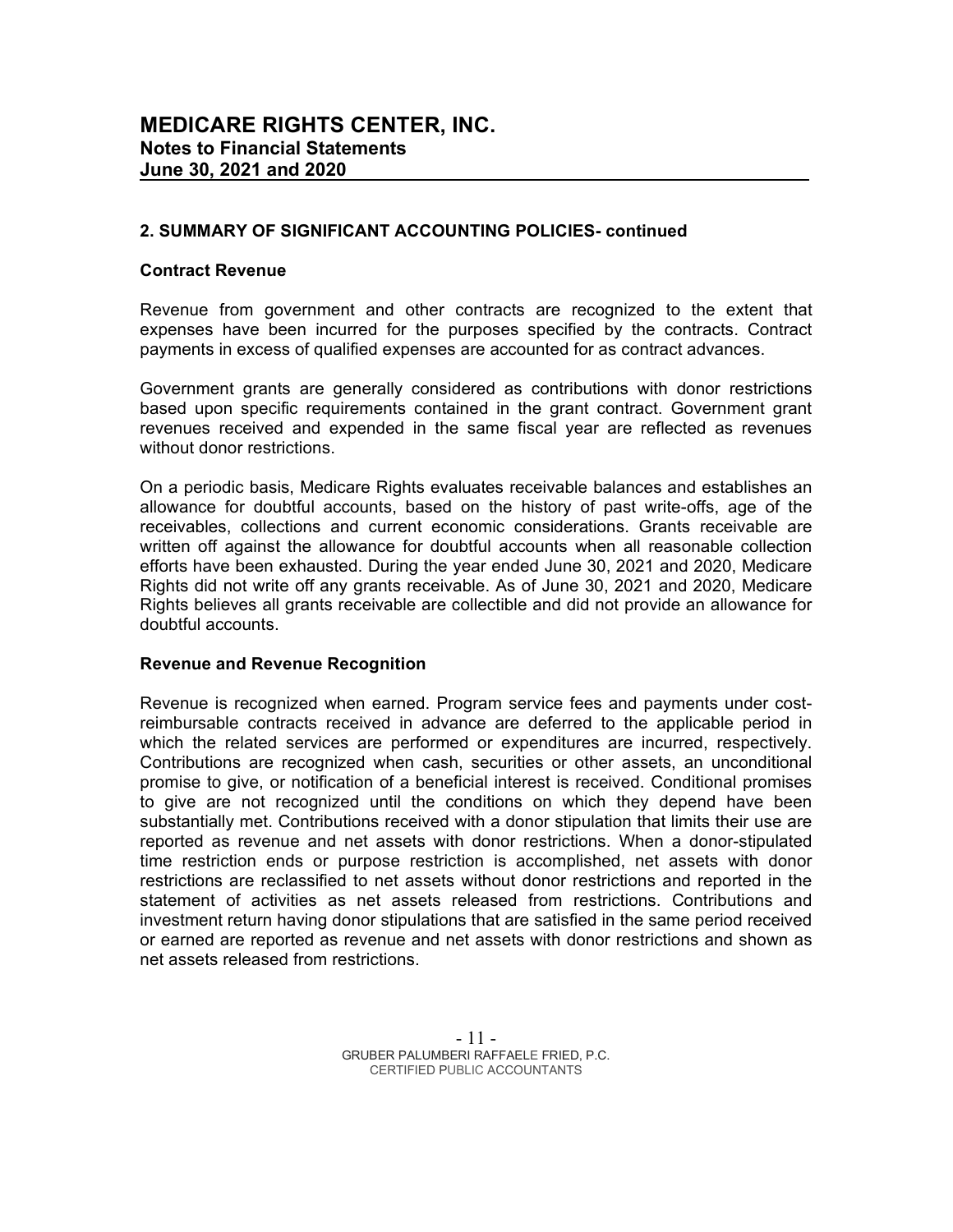#### Donated Services

Donated services are recognized as contributions if the services (a) create or enhance nonfinancial assets or (b) require specialized skills, are performed by people with those skills, and would otherwise be purchased by the organization.

#### Property and Equipment

Donated assets are valued at fair market value as of the date of donation. All other furniture, equipment and leasehold improvements are valued at cost. Depreciation of property and equipment is provided on the straight-line method over the expected useful lives of the assets as follows:

| Furniture and equipment | 5 years  |  |
|-------------------------|----------|--|
| Computers and software  | 5 years  |  |
| Leasehold improvements  | 10 years |  |

#### Functional Expense Allocations

The costs of providing the various programs and other activities of Medicare Rights have been summarized on a functional basis in the accompanying statements of activities. Accordingly, certain costs have been allocated among the programs and supporting service benefited. The expenses that are allocated include salaries, benefits, and payroll taxes, which are allocated on the basis of estimates of time and effort.

Management and general expense include those expenses that are not directly identifiable with any specific function but provide for the overall and direction of the organization.

#### Income Taxes

Accounting Standards Codification ("ASC") 740 "Income Taxes." ASC 740 requires that a tax position be recognized or derecognized based on a "more likely than not" threshold. This applies to positions taken or expected to be taken in a tax return. Management believes that there are no uncertain tax positions within its financial statements. Medicare Rights has processes presently in place to ensure the maintenance of its tax-exempt status; to identify and report unrelated income;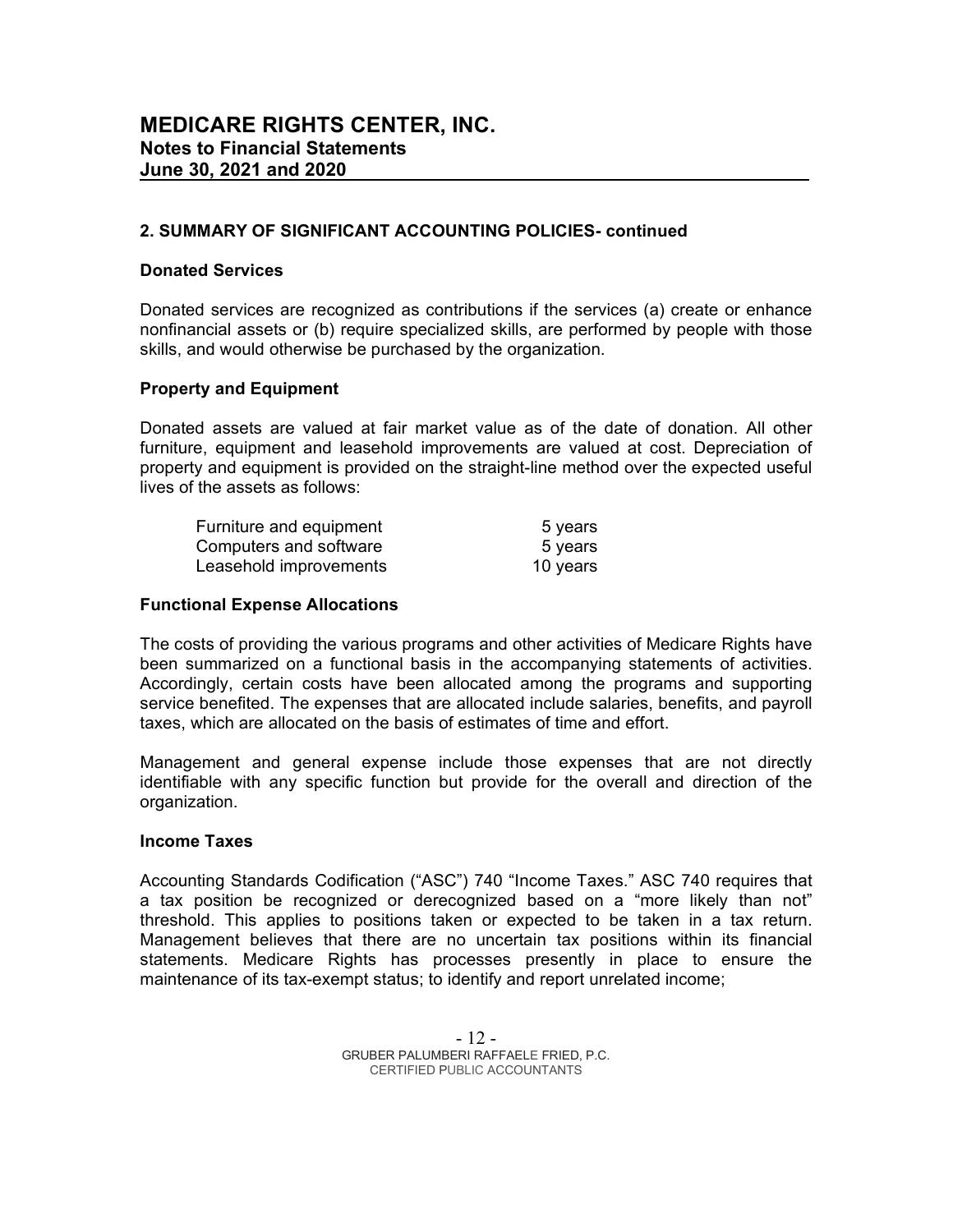determine its filing and tax obligations in jurisdictions for which it was nexus; and to review other matters that may be considered tax positions.

Medicare Rights' Form 990, Return of Organization Exempt from Income Taxes, for the years ending June 30, 2018, 2019 and 2020 are subject to examination by the IRS, generally for three years after they were filed.

#### Concentrations of Credit Risk

Financial instruments that potentially subject Medicare Rights to concentrations of credit risk consist primarily of cash and cash equivalents. Medicare Rights maintains cash and cash equivalent balances in various bank accounts that, at times, may exceed federally insured limits. Medicare Rights' cash accounts were placed with high credit quality financial institutions. Medicare Rights has not experienced, nor does it anticipate, any losses in such accounts. At June 30, 2021 and 2020, Medicare Rights maintained cash balances in excess of the Federal Deposit Insurance Corporation limit by \$383,787 and \$1,375,600, respectively.

Vanguard LifeStrategy Growth Fund follows a balanced investment strategy by investing in selected Vanguard funds to achieve its targeted allocation of assets to U.S. and international stocks, and U.S. and international bonds. The Vanguard LifeStrategy Growth Fund allocates approximately 80% of its assets to common stocks and 20% to bonds. Medicare Rights maintained Vanguard Funds in the amount of \$871,331 and \$641,868 at June 30, 2021, and 2020, respectively, and are not insured by FDIC nor protected by SIPC.

Treasury money market fund invests in high-quality, short term money market securities whose interest and principal payments are backed by the full faith and credit of the U.S Government. The fund seeks to provide current income while maintaining liquidity and a stable share price of \$1. The money market fund in the amount of \$2,276,626 and \$701,009 at June 30, 2021 and 2020, respectively, held in the brokerage account is not insured by FDIC nor protected by SIPC.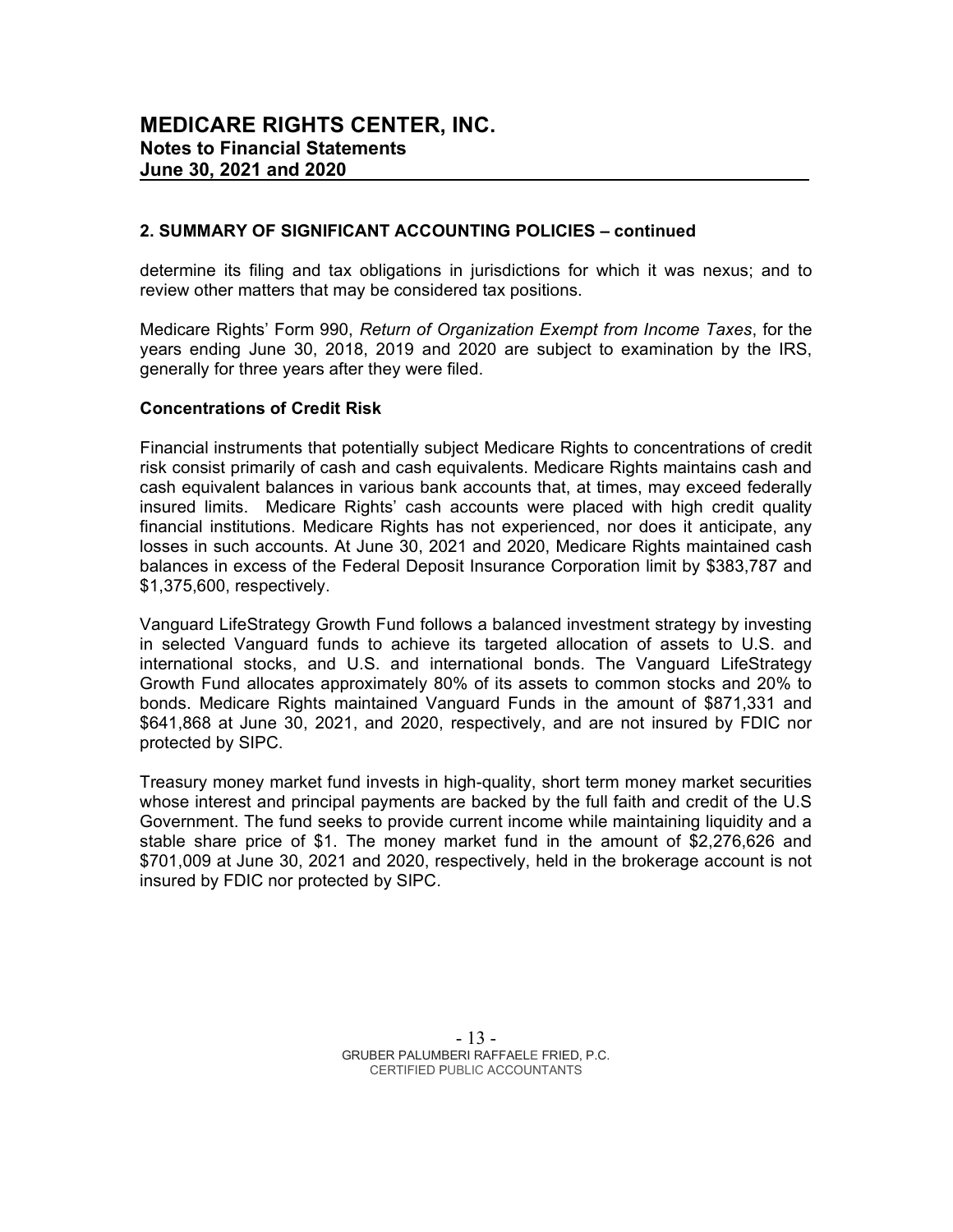#### Use of Estimates

The preparation of financial statements in conformity with accounting principles generally accepted in the United States of America requires the use of estimates and assumptions that affect the reported amounts of assets and liabilities, disclosure of contingent assets and liabilities at the date of the financial statements, and the reported amounts of revenues and expenses during the reporting period. Actual results could differ from those estimates.

#### Reclassifications

Certain accounts in the prior year financial statements have been reclassified for comparative purposes to conform to the presentation in the current year financial statements.

#### FASB ASC 606 New Accounting Guidance Implementation

Medicare Rights adopted the provisions of the FASB's ASC Topic 606, Revenue from Contracts with Customers (Topic 606), with an initial date of application of December 31, 2018, and a deferred implementation adoption date for the year end June 30, 2021, applying the modified retrospective method. Adoption of Topic 606 did not have a material impact on the financial statements and therefore did not result in a prior period adiustment.

Medicare Rights recognizes contributions when cash, securities or other assets, an unconditional promise to give, or a notification of a beneficial interest is received. Conditional promises to give, that is, those with a measurable performance or other barrier, and a right of return, are not recognized until the conditions on which they depend have been substantially met.

Consequently, at June 30, 2021, contributions approximating \$136,768, have not been recognized in the accompanying statement of activities because the condition(s) on which they depend has not yet been met.

A portion of Medicare Rights' revenue is derived from cost-reimbursable federal and state contracts and grants, which are conditioned upon certain performance requirements and/ or the incurrence of allowable qualifying expenses.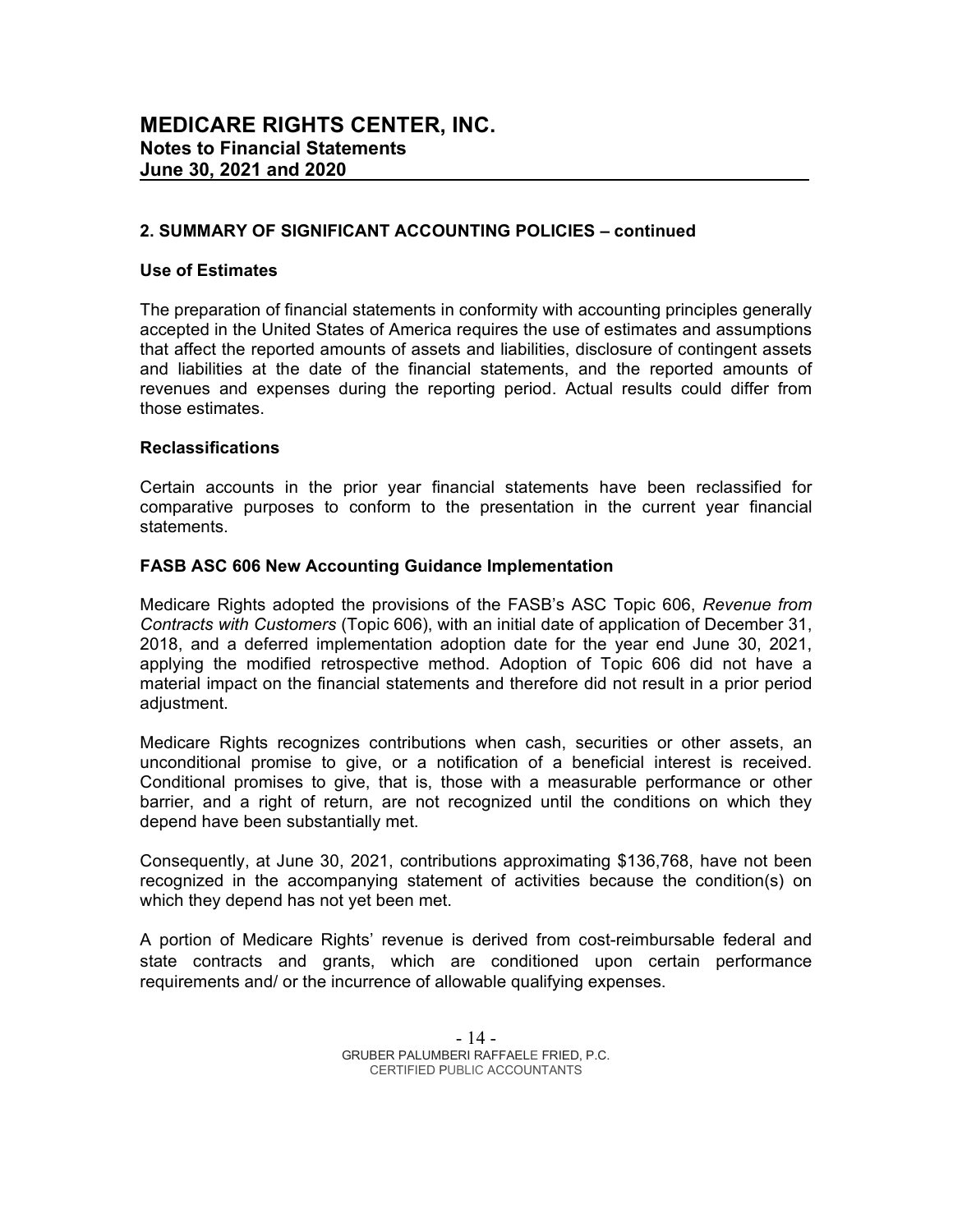Amounts received are recognized as revenue when Medicare Rights has incurred expenditures in compliance with specific contract or grant provisions. Amounts received prior to incurring qualifying expenditures are reported as refundable advances in the statement of financial position. No amounts have been received in advance under its federal and state contracts and grants.

#### Recent Authoritative Pronouncements

In February 2016, the FASB issued ASU No. 2016-02, Leases (Topic 842). The new ASU establishes a right-of-use ("ROU") model that requires a lessee to record a ROU asset and a lease liability on the balance sheet for all leases with terms longer than 12 months. Due to the COVID-19 outbreak in the United States, April 8, 2020, the FASB voted to delay implementation of ASU No. 2016-02. On June 3, 2020, the FASB updated the guidance to delay implementation of ASU No. 2016-02, Leases (Topic 842) for one year. The standard delays the effective date for non-public entities to fiscal years beginning after December 15, 2021, and interim reporting periods within fiscal year beginning after Dec. 15, 2022. Medicare Rights is evaluating the impact of the new standard on the organization's financial statements.

Due to the global impact of COVID-19, the Auditing Standards Board (ASB) of the American Institute of Certified Public Accountants (AICPA) delayed the effective date of SAS Nos.134 through 140, which primarily revised the layout and content of the auditor's report to more closely align the AICPA auditing standards with both public company and international auditing standards and also introduce optional reporting on Key Audit Matters (KAMs).

SAS No. 141 Delays the effective date of SAS Nos. 134 through 140 until periods ending on or after December 15, 2021. Early adoption is permitted.

In September 2020, the FASB issued ASU 2020-07, Not-for-Profit Entities (Topic 958): Presentation and Disclosures by Not-for-Profit Entities for Contributed Nonfinancial Assets. The objective of this ASU is to increase transparency of contributed nonfinancial assets for not-for-profit ("NFP") entities through enhancements to presentation and disclosure. The amendments in this ASU apply to NFPs that receive contributed nonfinancial assets. Contribution revenue may be presented in the financial statements using different terms (for example, gifts, donations, grants, gifts-in-kind, donated services, or other terms).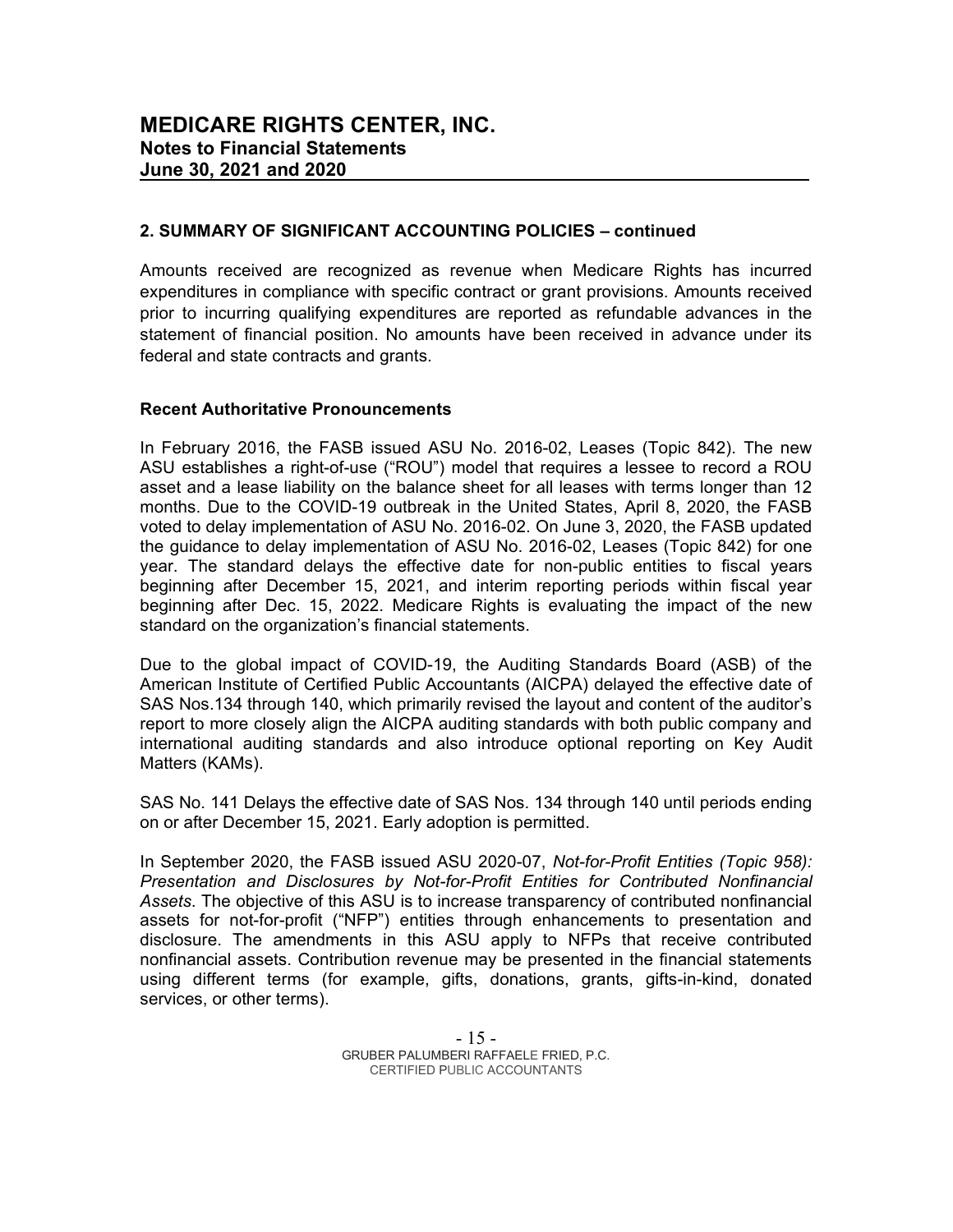The term nonfinancial asset includes fixed assets (such as land, buildings, and equipment), use of fixed assets or utilities, materials and supplies, intangible assets, services, and unconditional promises of those assets.

The amendments in this ASU will improve financial reporting by providing new presentation and disclosure requirements about contributed nonfinancial assets for NFPs, including additional disclosure requirements for recognized contributed services. The amendments will not change the recognition and measurement requirements. ASU 2020-07 is effective for fiscal years beginning after June 15, 2021 and interim periods within annual periods beginning after June 15, 2022. Early application is permitted. The amendments in this ASU should be applied on a retrospective basis. Medicare Rights is currently assessing the impact this recent accounting pronouncements on its financial statements. The term nonfinancial asset includes fixed assets (such as land, buildings, and<br>equipment), use of fixed assets or utilities, materials and supplies, intangible assets,<br>environs, and unconditional promises of those assets n nonfinancial asset includes fixed assets (such as land, buildings, and<br>the state of fixed assets or utilities, materials and supplies, intangible assets,<br>and unconditional promises of those assets.<br>
Parlaments in this A It), use of Txecu assests or utilities, materials and supplies, intangible assets,<br>and unconditional promises of those assets.<br>
Endmemts in this ASU will improve financial reporting by providing are<br>
union and disclosure

#### 3. GRANTS AND CONTRIBUTIONS RECEIVABLE

|                  | 2021         | 2020          |
|------------------|--------------|---------------|
| One year or less | \$<br>21,763 | \$<br>216,667 |
| One to two years |              |               |
|                  |              |               |
|                  | 21,763       | 216,667       |

#### 4. INVESTMENTS

| statements.                                                                                                                                            |      |                  |                |                  |           | currently assessing the impact this recent accounting pronouncements on its financial |  |
|--------------------------------------------------------------------------------------------------------------------------------------------------------|------|------------------|----------------|------------------|-----------|---------------------------------------------------------------------------------------|--|
| <b>3. GRANTS AND CONTRIBUTIONS RECEIVABLE</b>                                                                                                          |      |                  |                |                  |           |                                                                                       |  |
| Grants and contributions receivable at June 30, 2021 and 2020 consisted of current and<br>multiyear promises to give which are collectible as follows: |      |                  |                |                  |           |                                                                                       |  |
|                                                                                                                                                        |      | 2021             |                | 2020             |           |                                                                                       |  |
| One year or less                                                                                                                                       | \$   | 21,763           | $\mathfrak{L}$ | 216,667          |           |                                                                                       |  |
| One to two years                                                                                                                                       |      |                  |                |                  |           |                                                                                       |  |
|                                                                                                                                                        | - 55 | 21,763           | \$             | 216,667          |           |                                                                                       |  |
| <b>4. INVESTMENTS</b>                                                                                                                                  |      |                  |                |                  |           |                                                                                       |  |
| Investments at fair value held by Medicare Rights at June 30, 2021 and 2020 consisted                                                                  |      |                  |                |                  |           |                                                                                       |  |
| of the following:                                                                                                                                      |      |                  |                |                  |           |                                                                                       |  |
|                                                                                                                                                        |      |                  | 2021           |                  |           | 2020                                                                                  |  |
|                                                                                                                                                        |      | Cost             |                | Market           | Cost      | Market                                                                                |  |
| Managed mutual funds<br>Equities                                                                                                                       | \$   | 475,000<br>1,061 | \$             | 871,331<br>1,038 | \$450,000 | \$ 641,868                                                                            |  |
| <b>Total investments</b>                                                                                                                               | \$.  | 476,061          | \$             | 872,369          | \$450,000 | 641,868<br>\$                                                                         |  |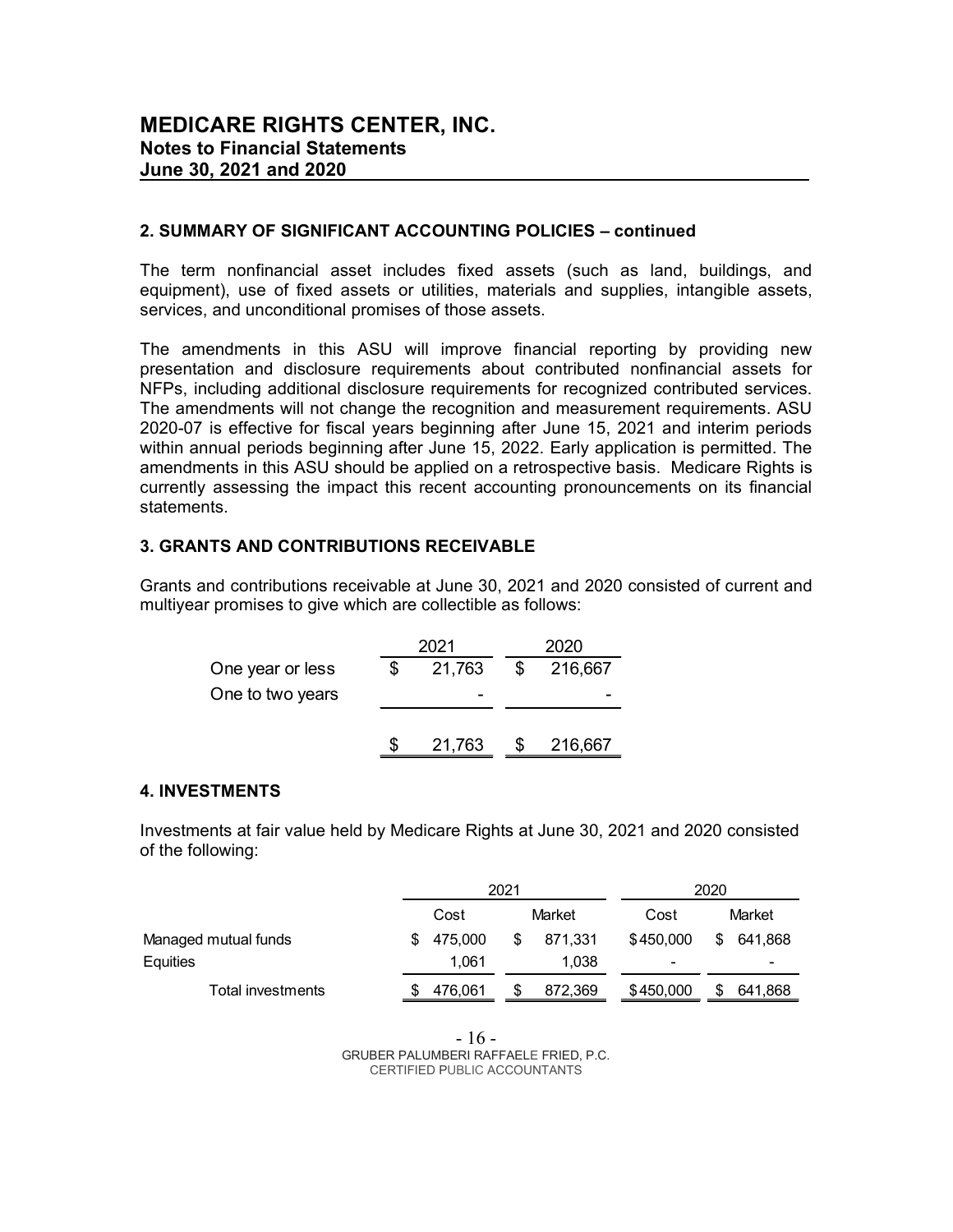#### 4. INVESTMENTS - continued

| <b>MEDICARE RIGHTS CENTER, INC.</b>                                                               |                          |                                      |         |                    |
|---------------------------------------------------------------------------------------------------|--------------------------|--------------------------------------|---------|--------------------|
| <b>Notes to Financial Statements</b>                                                              |                          |                                      |         |                    |
| June 30, 2021 and 2020                                                                            |                          |                                      |         |                    |
|                                                                                                   |                          |                                      |         |                    |
| 4. INVESTMENTS - continued                                                                        |                          |                                      |         |                    |
|                                                                                                   |                          |                                      |         |                    |
| The following table summarizes investments by fair value hierarchy levels as of June 30,<br>2021: |                          |                                      |         |                    |
|                                                                                                   |                          |                                      |         |                    |
|                                                                                                   |                          | 2021                                 |         |                    |
|                                                                                                   | Level 1                  | Level 2                              | Level 3 | Total              |
| Managed mutual funds<br>Equities                                                                  | 871,331<br>\$<br>1,038   | \$                                   | \$<br>٠ | \$871,331<br>1,038 |
|                                                                                                   | \$ 872,369               | \$                                   | \$      | \$872,369          |
|                                                                                                   |                          |                                      |         |                    |
|                                                                                                   |                          |                                      |         |                    |
| The following table summarizes investments by fair value hierarchy levels as of June 30,          |                          |                                      |         |                    |
| 2020:                                                                                             |                          |                                      | 2020    |                    |
|                                                                                                   | Level 1                  | Level 2                              | Level 3 | Total              |
| Managed mutual funds                                                                              | 641,868<br>\$.           | \$                                   |         | 641,868<br>\$      |
|                                                                                                   | 641,868<br>$\frac{1}{2}$ | \$                                   | \$      | \$641,868          |
|                                                                                                   |                          |                                      |         |                    |
|                                                                                                   |                          |                                      |         |                    |
| Investment income for the years ended June 30, 2021 and 2020 consists of:                         |                          |                                      |         |                    |
|                                                                                                   | 2021                     |                                      | 2020    |                    |
| <b>Dividends</b>                                                                                  | \$                       | $\boldsymbol{\mathsf{\$}}$<br>13,969 | 14,701  |                    |
| Short-term capital gains (losses)                                                                 |                          | 1,785                                | 129     |                    |
| Long-term capital gains (losses)                                                                  |                          | 12,159                               |         |                    |
| Unrealized gains (losses), Net                                                                    |                          | 177,144                              | 8,768   |                    |

| ∟evel ′       | Level 2                  | ∟evel 3 | Total   |
|---------------|--------------------------|---------|---------|
| 641,868       | $\overline{\phantom{a}}$ | $\sim$  | 641,868 |
| 641,868<br>\$ | $\overline{\phantom{0}}$ | $\sim$  | 641,868 |
|               |                          |         | 2020    |

For the year end June 30, 2021, Medicare Rights received contributions of marketable securities valued at \$1,061.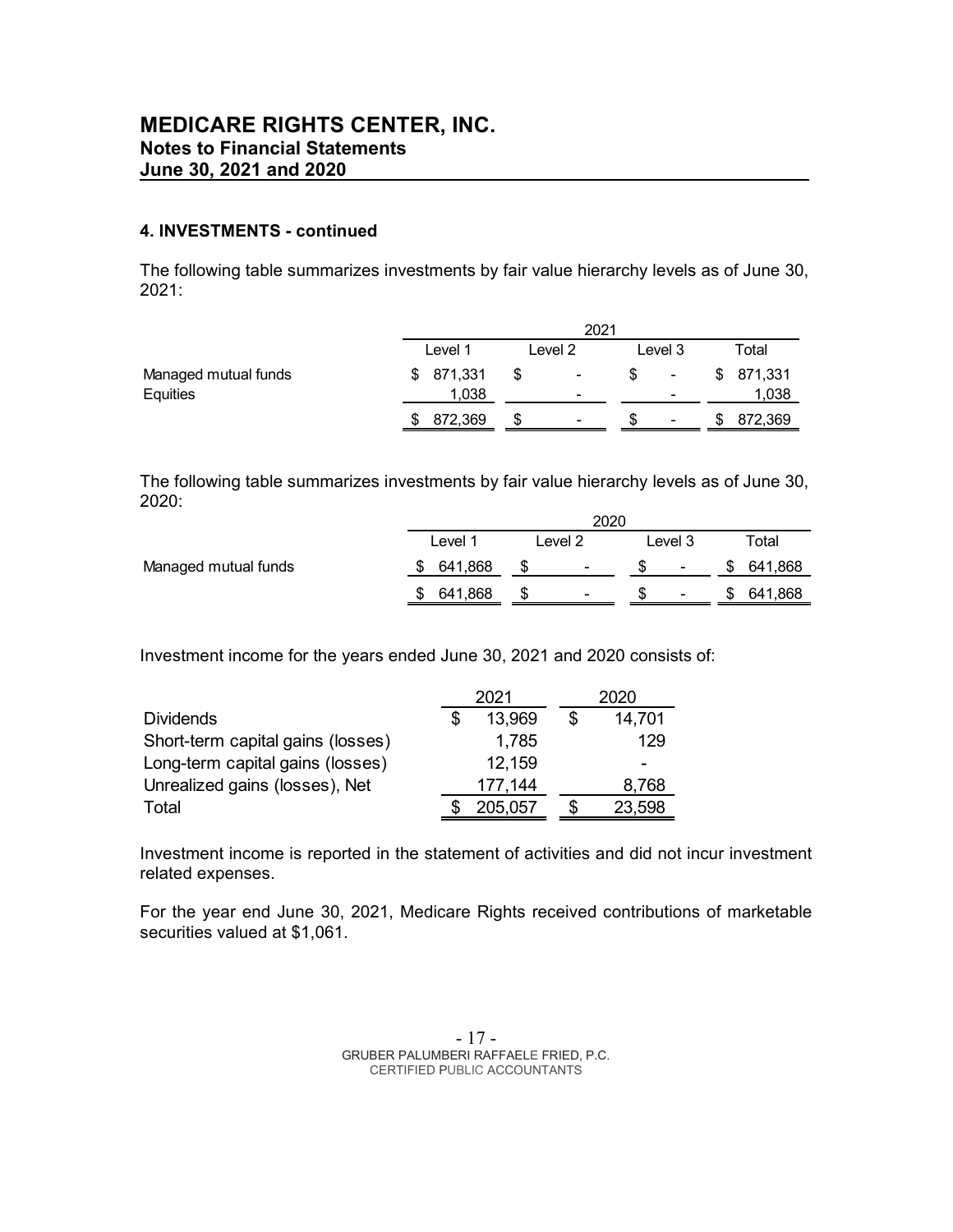#### 5. PROPERTY AND EQUIPMENT, NET

| <b>EDICARE RIGHTS CENTER, INC.</b><br>tes to Financial Statements          |               |               |
|----------------------------------------------------------------------------|---------------|---------------|
| e 30, 2021 and 2020                                                        |               |               |
|                                                                            |               |               |
|                                                                            |               |               |
|                                                                            |               |               |
| ROPERTY AND EQUIPMENT, NET                                                 |               |               |
| ummary of property and equipment at June 30, 2021 and 2020 are as follows: |               |               |
|                                                                            |               |               |
|                                                                            | June 30, 2021 | June 30, 2020 |
| <b>Furniture and fixtures</b>                                              | \$<br>577,621 | \$<br>577,621 |
| <b>Equipment and computers</b>                                             | 383,318       | 382,275       |
| Leasehold improvements                                                     | 59,938        | 59,938        |
| Software                                                                   | 68,746        | 68,746        |
|                                                                            | 1,089,623     | 1,088,580     |
| Less: accumulated depreciation                                             | (1,077,920)   | (1,071,287)   |

#### 6. LINE OF CREDIT

Medicare Rights currently has a line of credit up to \$500,000 with a financial services institution. The line of credit is secured by Medicare Rights organization's assets. Interest is payable monthly and the line bears interest at a rate equal to the greatest of 3% in excess of LIBOR or the bank's prime rate, as defined in the master promissory note. At June 30, 2021, the Interest rate was 4.062%. The line of credit renews annually. The agreement subsequently renewed on July 24, 2020 with a maturity date of August 7, 2022.

As of June 30, 2021 and 2020, there were no borrowings under the line of credit and no interest expense incurred.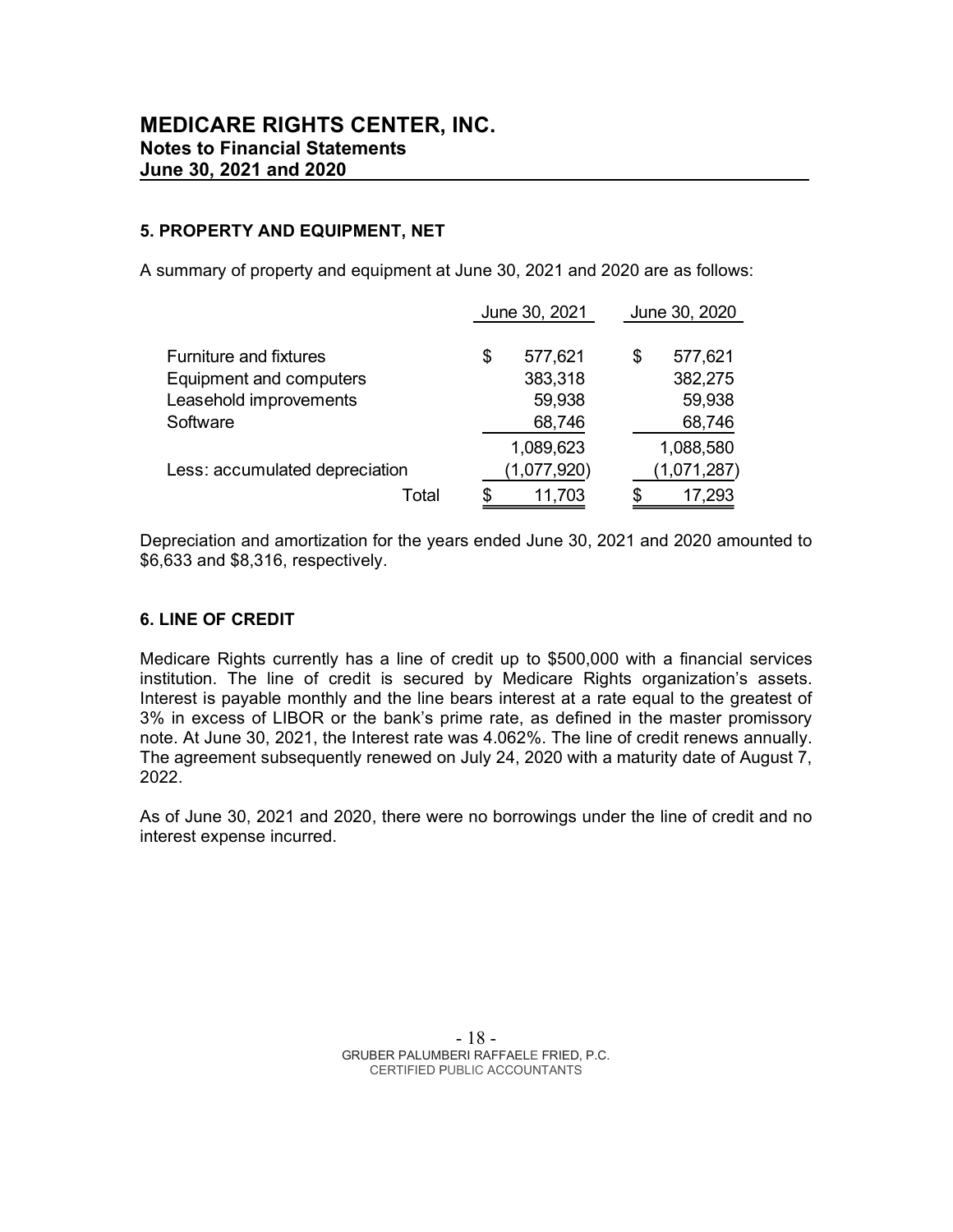#### 7. PPP LOAN PAYABLE

Medicare Rights received a loan from JPMorgan Chase Bank, N.A. in the amount of \$400,766 under the Paycheck Protection Program established by the Coronavirus Aid, Relief, and Economic Security (CARES) Act.

The loan is subject to a note dated April 16, 2020 and may be forgiven to the extent proceeds of the loan are used for eligible expenditures, within the prescribed period, such as payroll and other expenses described in the CARES Act. The loan bears interest at a rate of 0.98% and is payable in monthly installments of principal and interest over 24 months beginning 6 months from the date of the note.

On February 16, 2021 Medicare Rights received notification that the PPP loan with the financial institution in the amount of \$400,766 had been forgiven by the Small Business Administration. The forgiven amount is recognized as grants and contributions in the statement of activities for the fiscal year ended June 30, 2021.

#### 8. RETIREMENT PLAN

Medicare Rights entered into a tax-deferred annuity plan qualified under Section 403(b) of the Internal Revenue Code effective August 17, 1995. The plan was established providing for only salary deferrals by Medicare Rights employees, as of their date of hire, in one or more funding vehicles available to participants. Effective January 1, 2000, a discretionary employer matching contribution was added to the plan. Employees become eligible for employer matching contributions once they have completed one year of service. Employer contributions made by Medicare Rights totaled \$89,191 and \$73,458 for the years ended June 30, 2021 and 2020, respectively.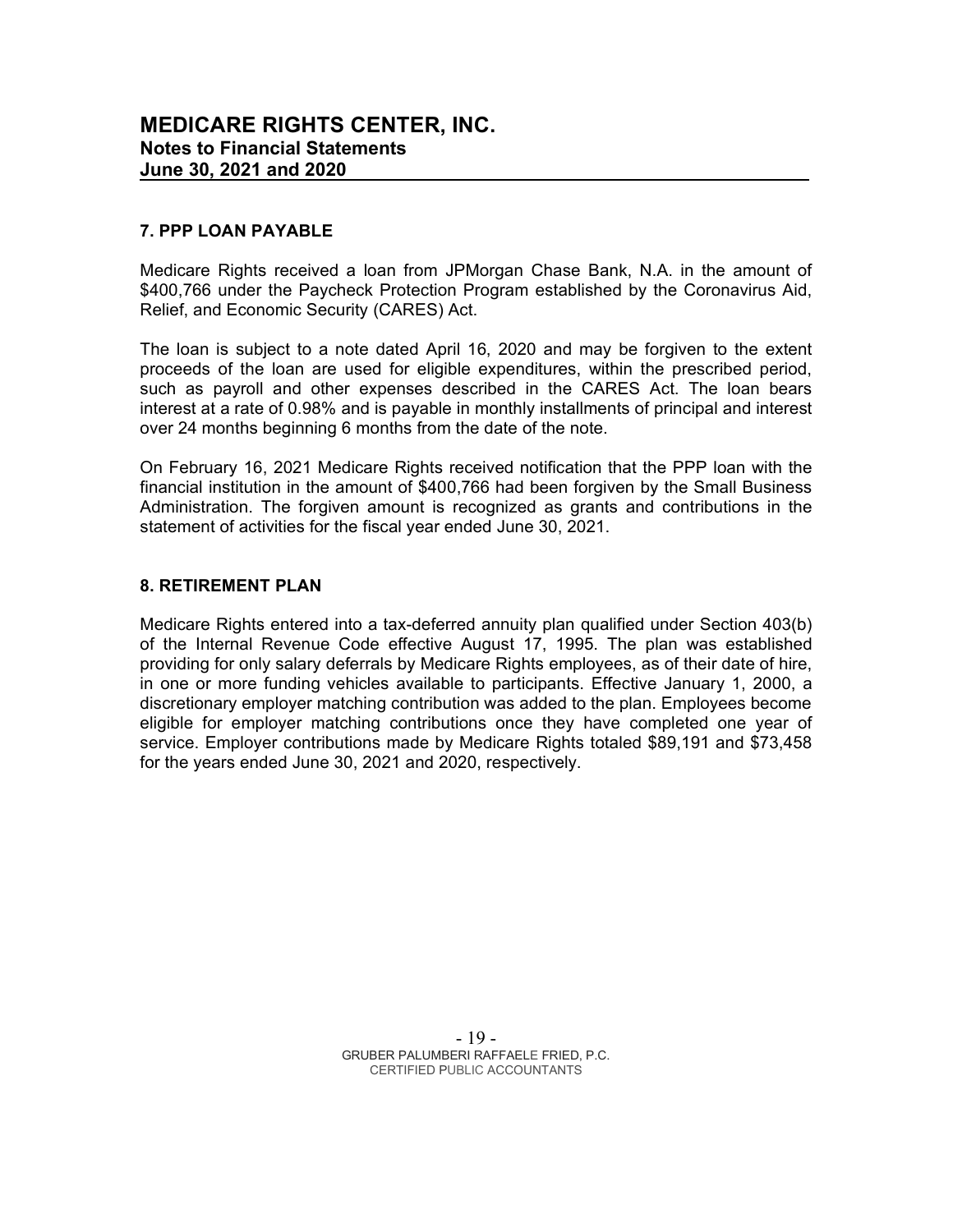#### 9. DONATED SERVICES

The value of donated services included as grants and contributions in the financial statements and the corresponding expenses for the years ended June 30, 2021 and **MEDICARE RIGHTS CENTER, INC.**<br>
Notes to Financial Statements<br>
June 30, 2021 and 2020<br>
9. DONATED SERVICES<br>
The value of donated services included as grants and contributions in the financial<br>
statements and the correspon

|                | 2021                | 2020 |  |  |
|----------------|---------------------|------|--|--|
| Legal Services | \$ 95,317 \$ 74,870 |      |  |  |

#### 10. NET ASSETS WITH DONOR RESTRICTIONS

| June 30, 2021 and 2020                                                                                                                                                              | <b>Notes to Financial Statements</b> |      |               |                        |  |
|-------------------------------------------------------------------------------------------------------------------------------------------------------------------------------------|--------------------------------------|------|---------------|------------------------|--|
| <b>9. DONATED SERVICES</b>                                                                                                                                                          |                                      |      |               |                        |  |
| The value of donated services included as grants and contributions in the financial<br>statements and the corresponding expenses for the years ended June 30, 2021 and<br>2020 are: |                                      |      |               |                        |  |
| <b>Legal Services</b>                                                                                                                                                               | 2021<br>95,317<br>\$                 | 2020 | 74,870        |                        |  |
| <b>10. NET ASSETS WITH DONOR RESTRICTIONS</b>                                                                                                                                       |                                      |      |               |                        |  |
| As of June 30, 2021 and 2020, Medicare Rights' net assets with donor restrictions are<br>restricted for the following purpose or periods:                                           |                                      |      |               |                        |  |
| Subject to expenditure for specified purposes:                                                                                                                                      |                                      |      | June 30, 2021 | June 30, 2020          |  |
| Counseling, education & advocacy to protect and                                                                                                                                     |                                      |      |               |                        |  |
| strengthen Medicare and other insurance programs<br>To provide policy expertise related to Medicare                                                                                 |                                      | \$   | 110,417       | \$<br>292,500          |  |
| coverage of SUDs                                                                                                                                                                    |                                      |      | 11,250        |                        |  |
| Capacity-building support                                                                                                                                                           |                                      |      | 50,000        | 15,000                 |  |
| Purchase of equipment                                                                                                                                                               |                                      |      |               | 6,000                  |  |
| Developing and promoting a responsive course on MIP<br>Benefits enrollment to help low-income New Yorkers                                                                           |                                      |      |               | 13,333                 |  |
| with medicare access and afford care                                                                                                                                                |                                      |      |               | 58,698                 |  |
| Empowering New York medicare beneficiaries in<br>complex situations                                                                                                                 |                                      |      |               | 64,565                 |  |
| Subject to the passage of time:                                                                                                                                                     |                                      |      |               |                        |  |
| General support                                                                                                                                                                     | Total net assets                     | \$   | 171,667       | \$<br>8,109<br>458,205 |  |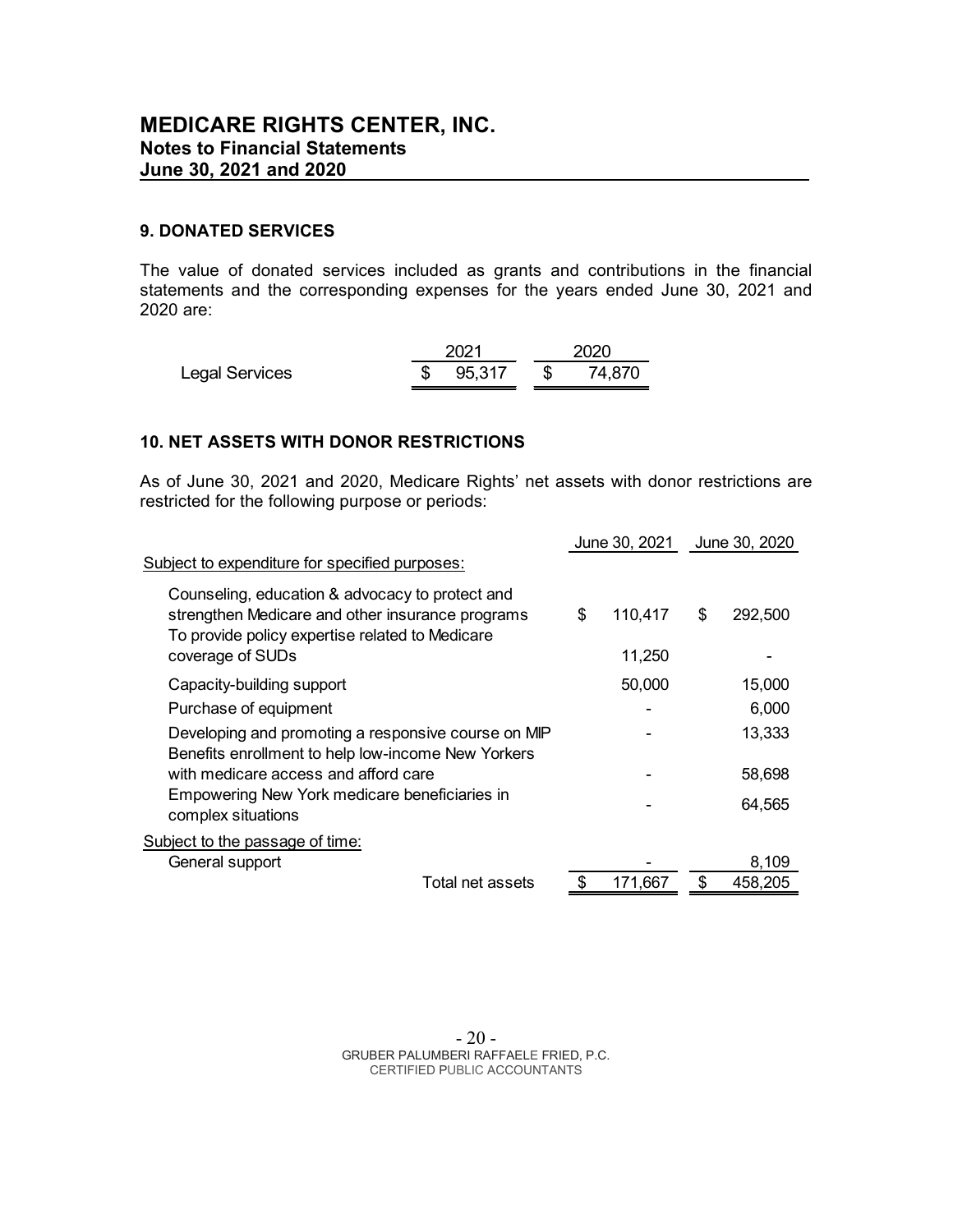#### 10. NET ASSETS WITH DONOR RESTRICTIONS - continued

| <b>MEDICARE RIGHTS CENTER, INC.</b><br><b>Notes to Financial Statements</b>                                |                                |         |    |         |  |
|------------------------------------------------------------------------------------------------------------|--------------------------------|---------|----|---------|--|
| <b>June 30, 2021 and 2020</b>                                                                              |                                |         |    |         |  |
|                                                                                                            |                                |         |    |         |  |
| 10. NET ASSETS WITH DONOR RESTRICTIONS - continued                                                         |                                |         |    |         |  |
| Assets released from donor restrictions for the years ended June 30, 2021 and 2020 are<br>reflected below: |                                |         |    |         |  |
|                                                                                                            | June 30, 2021<br>June 30, 2020 |         |    |         |  |
| Released for purposes:                                                                                     |                                |         |    |         |  |
| Counseling, education & advocacy to protect and                                                            |                                |         |    |         |  |
| strengthen Medicare and other insurance programs                                                           | $\frac{1}{2}$                  | 441,243 | \$ | 378,125 |  |
| FIDA replacement for dually eligible New Yorkers                                                           |                                |         |    | 7,333   |  |
| Medicare minutes                                                                                           |                                |         |    | 33,333  |  |
| Capacity-building support                                                                                  |                                | 30,000  |    | 16,667  |  |
| Developing and promoting a responsive course on MIP                                                        |                                | 13,333  |    | 13,333  |  |
| Purchase of equipment                                                                                      |                                | 6,000   |    | 3,000   |  |
| Benefits enrollment to help low-income New Yorkers<br>with medicare access and afford care                 |                                | 58,698  |    | 58,698  |  |
| Empowering New York medicare beneficiaries in                                                              |                                | 64,565  |    | 121,681 |  |
| complex situations<br>Young invincibles                                                                    |                                | 16,572  |    | 10,000  |  |
| To provide policy expertise related to Medicare                                                            |                                | 23,750  |    |         |  |
| coverage of SUDs<br>Payroll costs and related operating expenses                                           |                                | 400,766 |    |         |  |
| Others                                                                                                     |                                |         |    | 5,625   |  |
| Released for time restrictions:                                                                            |                                |         |    |         |  |
| General support                                                                                            |                                | 8,109   |    | 15,609  |  |
| Total                                                                                                      | \$1,063,036                    |         | \$ | 663,404 |  |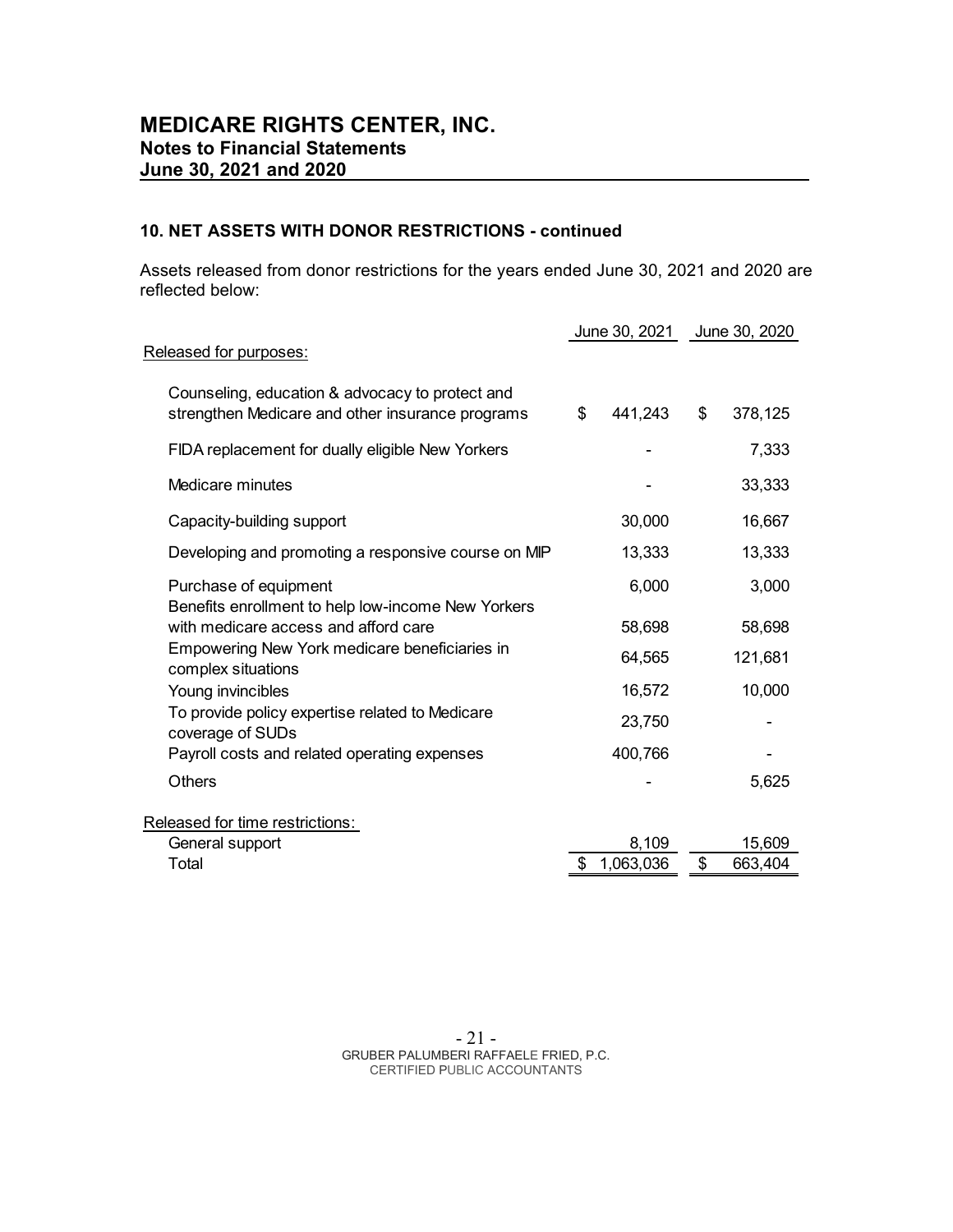#### 11. COMMITMENTS

On July 12, 2017 Medicare Rights entered into a ten-year renewal lease agreement including a temporary month to month rent agreement during office renovations for the New York City office, commenced on the Extension Commencement Date and expiring on the last day of the calendar month in which the tenth anniversary of the Extension Commencement Date occurs.

Part of the renewal agreement, Medicare Rights relinquished part of the office space back to the Landlord. Also, the New York City office space as part of the agreement, the Landlord made approximately \$76,870 in leasehold improvements. During the renovations, the rental payments continued on a month-to-month basis until the completion of the Landlord's leasehold improvements.

The lease commenced on November 20, 2017 when the renovations were completed and run through November 30, 2027. Rent expense is recognized on a straight-line basis over the life of the lease. Any expense recognized in excess of scheduled payments will be reflected as deferred rent liability.

The value of the lease incentive will be amortized over the life of the lease. Medicare Rights records the proceeds as a deferred lease incentive liability and amortizes the liability as a reduction in rent expenses over the base term of the lease. As of June 30, 2021 and 2020, the deferred rent and lease incentive liabilities amounted to \$67,337 and \$55,686. newal agreement, Mediciare Rights relinquished part of the office space<br>
radiord. Also, the New York City office space as part of the agreement, the<br>
de approximately \$76,870 in leasehold improvements. During the<br>
the tent York City office space as part of the agreement, the 6,870 in leasehold improvements. During the continued on a month-to-month basis until the dimprovements.<br>
Frequences are continued on a month-to-month basis until the d continued on a month-to-month basis until the<br>
20, 2017 when the renovations were completed<br>
27. Rent expense is recognized on a straight-line<br>
they expense recognized in excess of scheduled<br>
drent liability.<br>
1 be amorti of million employements.<br>
The approximation were completed<br>
The approximation excess of scheduled<br>
the amortized over the life of the lease. Medicare<br>
leferred lease incentive liability and amortizes the<br>
leferred lease in

Minimum future rental payments pursuant to the lease amounted to the following as of June 30, 2021:

| Year ending June 30, 2022 |            | S | 288,844   |
|---------------------------|------------|---|-----------|
|                           | 2023       |   | 303,589   |
|                           | 2024       |   | 316,066   |
|                           | 2025       |   | 322,388   |
|                           | Thereafter |   | 805,153   |
|                           | Total      |   | 2,036,040 |

Base rent expense (net of deferred rent) recognized under the lease for the years ended June 30, 2021 and 2020 amounted to \$297,955 and \$296,581, respectively.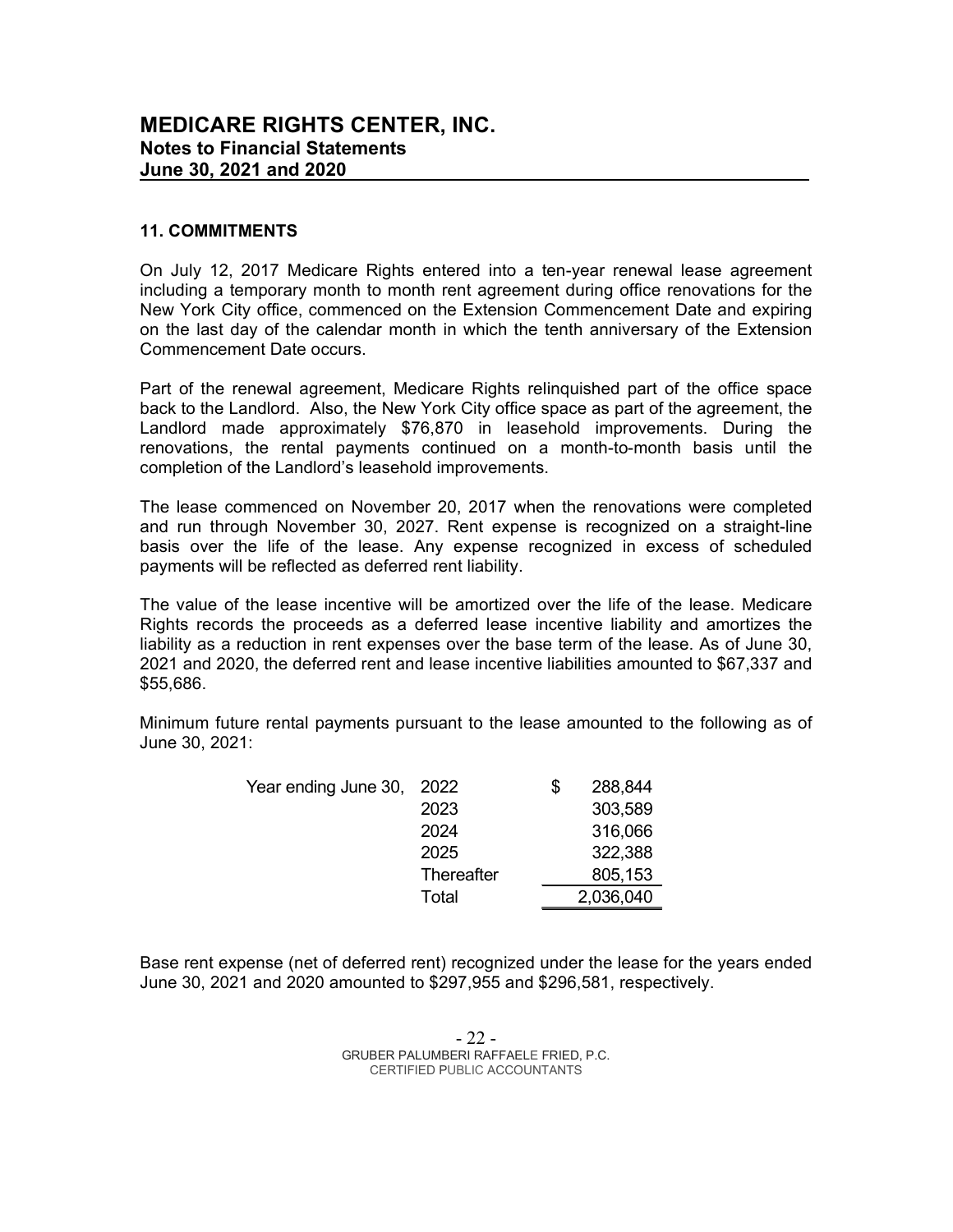#### 11. COMMITMENTS - continued

Washington D.C. office – one-year lease was expired on December 31, 2017. October 2, 2017, Medicare Rights renewed its DC Office operating lease in the monthly amount of \$1,359 commencing on January 1, 2018. The lease agreement for the DC office expired on December 31, 2018. Effective January 1, 2019, the lease is on a month-to-month basis until the new lease signed. The lease was terminated in April 2020. For the year ended June 30, 2020, the base rent expense recognized under the lease amounted to \$12,231.

On April 1, 2020, Medicare Rights entered a sublease agreement with a non-profit corporation for a new office space in Washington, DC. The sublease will be terminated on March 31, 2023. The monthly rent amount is \$1,300 for the first year of this sublease, and the monthly rent amount will increase by 2.5% during the second and third years of this sublease. For the years ended June 30, 2021 and 2020, the base rent expense recognized under the sublease amounted to \$7,800 and \$1,950, respectively (net of COVID-19 discount).

#### 12. ENDOWMENT

During the year ended June 30, 2010, Medicare Rights adopted FASB Staff Position No. 117-1, "Endowments of Not-for-Profit Organizations." Medicare Rights' endowment consists of one individual fund established for Board-approved expenditures as described in Note 2. Its endowment consists of funds designated by the Board of Directors to function as endowments. As required by US GAAP, net assets associated with endowment funds, including funds designated by the Board of Directors to function as endowments, are classified and reported based on the existence or absence of donor-imposed restrictions.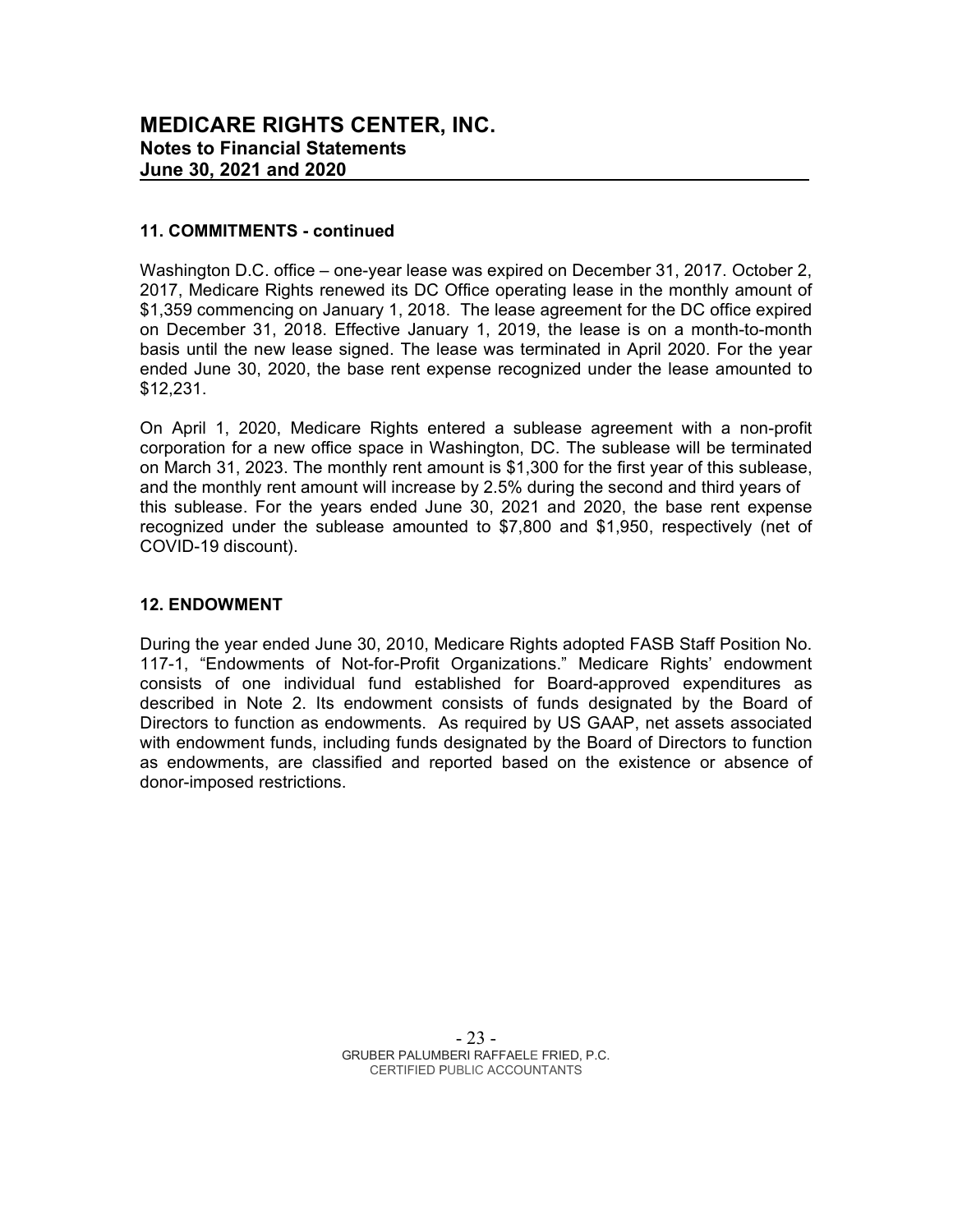#### 12. ENDOWMENT – continued

| <b>//AEDICARE RIGHTS CENTER, INC.</b><br><b>lotes to Financial Statements</b><br>une 30, 2021 and 2020 |                   |           |  |
|--------------------------------------------------------------------------------------------------------|-------------------|-----------|--|
|                                                                                                        |                   |           |  |
| 2. ENDOWMENT - continued                                                                               |                   |           |  |
|                                                                                                        |                   |           |  |
| he following table summarizes changes in endowment net assets for the year 2021 and<br>020:            |                   |           |  |
|                                                                                                        | 2021              | 2020      |  |
| Endowment net assets, beginning of year<br>Increase:                                                   | \$ 641,868        | \$619,278 |  |
| Investment income contributions                                                                        |                   |           |  |
| Contribution                                                                                           | 25,000            |           |  |
| <b>Dividends</b>                                                                                       | 13,351            | 13,693    |  |
| Short-term capital gains (losses)                                                                      | 1,785             | 129       |  |
| Long-term capital gains (losses)<br>Unrealized gains (losses), Net                                     | 12,159<br>177,168 | 8,768     |  |

#### 13. RELATED PARTY TRANSACTIONS

The Organization received contributions in the amount of \$21,000 and \$28,750 from various board members during the years ended June 30, 2021 and 2020, respectively. The contributions are included in the statement of activities under the grants and contributions.

#### 14. LIQUIDITY AND AVAILABILITY

The below reflects Medicare Rights' financial assets as of the statement of financial position date, reduced by amounts that are not available for general use due to contractual or donor-imposed restrictions within one year of the statement of financial position date.